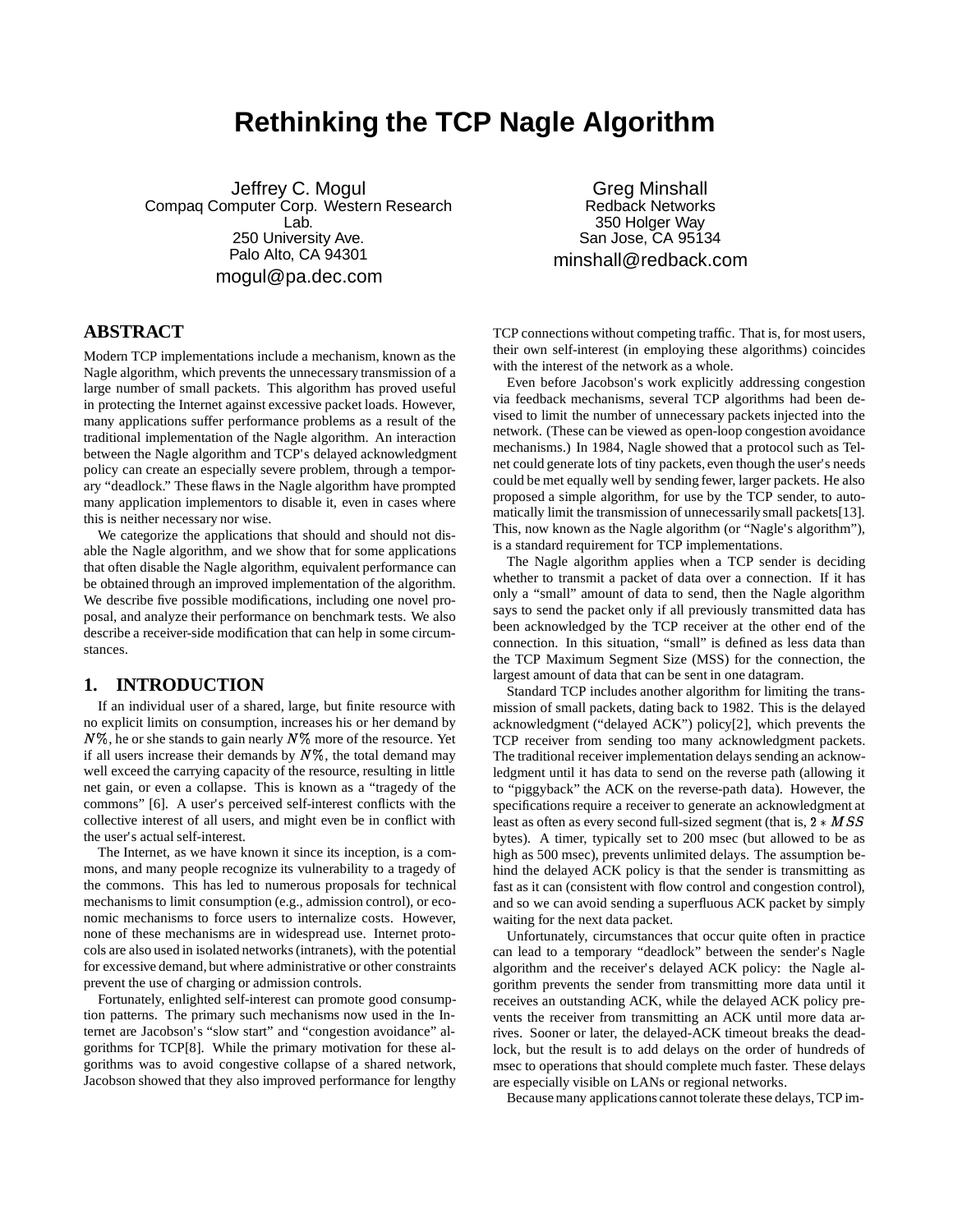plementations provide a means to disable the Nagle algorithm, and many implementors take advantage of this. We will show that, while this is appropriate for a class of applications, disabling the Nagle algorithm is inappropriate for several other classes. That can lead to severe network stress when done by an application with faulty output buffer management. However, because of the wellknown potential for deadlock between the Nagle algorithm and the delayed ACK policy, many implementors are forced to disable the Nagle algorithm in circumstances where this should not be required. This creates a risk where the Nagle algorithm, a mechanism to protect the Internet against excess packets sent by buggy applications, is not employed when necessary.

Modifications to the Nagle algorithm have therefore been proposed, with the goal of eliminating this potential temporary deadlock, and therefore making the TCP sender's self-interest consistent with the interest of the entire Internet. In this paper, we evaluate several proposed modifications, including a novel mechanism that directly attacks the deadlock (by treating it as a form of priority inversion). Our evaluations are done in the context of a specific BSD-derived TCP implementation, although the concepts should be applicable to wide range of implementations.

Our goal is to require no changes to existing applications. We therefore would like to find a single algorithm variant that minimizes the likelihood of unnecessary delay, rather than requiring application programmers to choose from a menu of variants, especially if the choice would depend on quantitative parameters of the application or the environment. We show that while all of the proposals have strengths and weaknesses, only the algorithm based on deadlock detection fully eliminates the problem in the benchmark we used (unfortunately, it is not appropriate to every application). We also show that a simple change to the receiver's delayed acknowledgment mechanism can sometimes (not always) improve the situation even with unmodified senders.

Nagle's algorithm was designed in the age of shared lowbandwidth backbone links. One could argue that it is irrelevant to today's Internet, and that floods of small packets are no longer a problem worth solving. This argument fails on at least three grounds: (1) many people connect to the network over wireless links, which usually are both slow and shared; (2) even on fast links, excessive use of small packets makes inefficient use of expensive resources, such as routers; and (3) Nagle's algorithm is a useful firewall against sloppy applications or complex bugs that would otherwise send too many tiny packets. It would be a mistake to stop using it.

## **2. RELATED WORK**

When Nagle first proposed his algorithm, he recognized the importance of analyzing the algorithm for deadlocks, since the algorithm has "no timers," but he apparently failed to realize the possibility of temporary deadlock with the delayed ACK policy. Perhaps this was because delayed ACKs had not been widely implemented at the time, or perhaps the existing applications did not trigger the deadlock.

However, the problem was recognized shortly thereafter. Early examples included the use of multi-byte "function keys" in interactive terminal sessions [19], and the interactive X window system [17]. In both of these cases, implementors quickly realized the need to disable the Nagle algorithm [5]. The BSD series of UNIX systems included a TCP NODELAY socket option, for this purpose, dating from 4.3BSD (1986).

# **2.1 Previous analyses of problems with the Nagle algorithm**

Crowcroft *et al.*[3], while investigating performance anomalies with a TCP-based RPC system, discovered that the Nagle algorithm interacted badly with the delayed ACK policy. They showed that, for their experiments, the problem could be traced to the way in which the BSD-based network implementation moves data from an application buffer to a socket buffer. In essence, the original implementation suffered from a problem analogous to the TCP "Silly Window Syndrome" (SWS)[2]. They proposed fixing the socket buffer management (in the kernel's sosend() function) mechanism, rather than fixing Nagle's algorithm per se. Most modern BSDbased systems now include the improved sosend() code from Crowcroft *et al.*; unfortunately, problems with the Nagle algorithm persist.

More recently, the introduction in HTTP of "persistent connections" (the use of a single TCP connection for several HTTP requests) has led several researchers to similar conclusions.

Heidemann analyzed persistent-connection HTTP (P-HTTP) [7], and showed that unlike request-per-connection HTTP, P-HTTP servers could suffer from the temporary deadlock problem. He showed that this arose whenever a response message requires an odd number of full-sized TCP segments, plus an additional partial segment. In this case, the receiver will delay its ACK (because it has sent ACKs for an even number of segments, but is holding onto its ACK for the last full-sized segment), and the sender's Nagle algorithm will delay sending the partial segment, because is waiting for an ACK for an earlier segment. Following his terminology, we will refer to this as the "odd-full+short-final-segment" (or OF+SFS) problem. Heidemann solved the problem for his server implementation by disabling the Nagle algorithm.

Nielsen *et al.*, in their analysis of the benefits of request pipelining in HTTP/1.1[15], also noted that the Nagle algorithm could cause delays, without explicitly ascribing this to a deadlock with the delayed ACK policy. They reported disabling the Nagle algorithm in both their server and their client, although they do not explain why it was necessary to disable the Nagle algorithm at the client. (We will consider this issue in section 4.) They explicitly recommended that "HTTP/1.1 implementations that buffer output disable Nagle's algorithm."

#### **2.2 Previous proposed modifications**

Minshall[10] observed that a simple modification to the Nagle algorithm should solve the OF+SFS problem: the sender delays *only* if it is waiting for acknowledgment of data that was sent in a short ( $\lt$  1*MSS*) packet (but not if all unacknowledged packets were full-sized)<sup>1</sup>. He also observed that it might be necessary to disable the Nagle algorithm for protocols such as P-HTTP, when using pipelining.

Minshall *et al.* reported on measurements comparing a simplified implementation of Minshall's proposed modification[11]. They found that it often performed better than the original Nagle algorithm, but the results were equivocal. Also, they did not carefully analyze the performance of the modified algorithm over a wide range of packet sizes. As we shall show, the algorithm behaves poorly in some cases, particularly when the application buffer is smaller than the MSS. Minshall *et al.* stressed that application implementors should, whenever possible, use appropriate buffering mechanisms to mitigate TCP performance problems.

<sup>&</sup>lt;sup>1</sup> We believe that a version of this modification was first proposed by David Mosberger[12], although Mosberger proposed testing the size only of the most recently sent unacknowledged packet.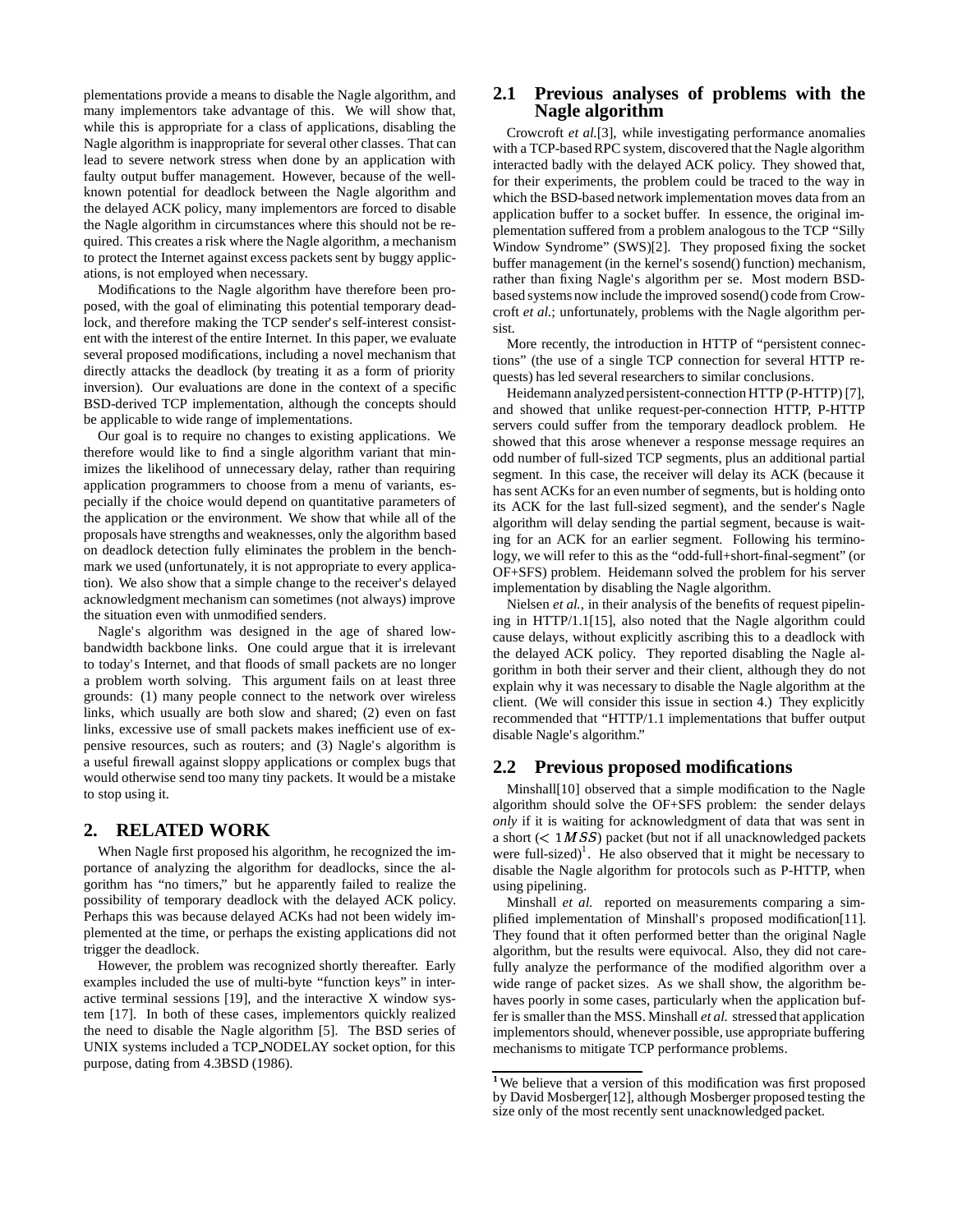## **2.3 The Linux TCP CORK option**

In BSD-based UNIX systems, the only control over the TCP sending policy explicitly available to application programs is the TCP NODELAY socket option, which simply disables the Nagle algorithm. Linux has provided an additional socket option, TCP CORK, which operates as a sort of "super-Nagle" mode. While this option is set, the Linux TCP will never send any segments smaller than the MSS. When the application disables TCP CORK, all remaining pending data is sent, subject to the normal Nagle-algorithm restrictions. While the traditional Nagle algorithm will send a partial-size segment on an idle connection, Linux will not, if TCP CORK is set. The TCP CORK option was added to allow an application to send a message using several distinct system calls, without sending unnecessarily small packets. This option does not, as far as we know, provide any solution to the OF+SFS problem for unmodified applications.

# **3. INTERACTION BETWEEN THE NAGLE AND DELAYED-ACK ALGORITHMS**

As we described earlier, the delays usually attributed to the Nagle algorithm are in fact the result of a temporary deadlock between the TCP sender's Nagle algorithm, and the TCP receiver's delayed-ACK policy. (The "deadlock" is temporary, because the receiver cannot delay its acknowledgment for more than 500 msec, and BSD-based systems limit this to 200 msec.) Heidemann's observation was that this deadlock occurs only when transmitting a message requiring an odd number of full-sized TCP segments, plus an additional partial segment (what we are calling the OF+SFS problem.)

The interaction is actually somewhat more complex than this, at least in BSD-based systems, because of several aspects of the TCP implementation.

We show several examples to illustrate the interaction. In these figures, time runs from top to bottom. The "client" host is shown on the left, broken down into an application ("App") and the TCP sender. The server appears on the right; only the TCP receiver is shown here. Blocks of message data are shown as rectangles labelled with letters  $A, B, C$ , etc. Although TCP sequence numbers count bytes, TCP congestion control (including the Nagle algorithm) counts in terms of MSS-length segments, and the length of a "1 MSS" segment is shown in each figure. Time is shown both in units of round-trip times (RTTs) and with additional terms. We assume that the sender's initial congestion window, cwnd, is  $2 * MSS$ , which is commonly the case after the client's SYN has been acknowledged (if the congestion window were larger, we would simply need to show larger application buffers in these figures). We also assume a high enough network bandwidth that its contribution to the delay may be ignored.

Figure 1 shows how a successful (non-delayed) transfer might take place. The application constructs a buffer  $(A, B, C, D)$  of exactly  $4 * MSS$  bytes, and hands it to the TCP stack in one operation. (In a BSD system, this involves copying the data into a socket buffer.) At time "0 RTT," the TCP sender transmits the first two segments (because cwnd is  $2 * MSS$ ). The receiver immediately acknowledges these two segments. After approximately 1 RTT, the sender receives the ACK and sends the remaining two segments. The receiving (server) application then processes the request data, and returns a response, which arrives at time  $2 * RTT + server_time$ .

Now consider figure 2, showing a Nagle-delayed transfer. Here, the application buffer handed to the TCP sender is just slightly shorter than  $4 * MSS$  bytes. Again, at time "0 RTT," the TCP sender transmits the first two segments (because cwnd is  $2 * MSS$ ), and the receiver immediately acknowledgesthese two segments. At time "1 RTT" in this example, however, the sender sends full-sized segment  $C$ , but defers sending partial segment  $D$  because it has not yet received an ACK for segment C. Meanwhile, the delayed-ACK policy at the receiver defers its ACK for  $C$  in the hope that a fullsized  $D$  will soon arrive. After up to 200 msec, the receiver gives up and ACKs  $C$ , which allows the sender to transmit  $D$ . The response is received at time  $3*RTT + ack_timeout+server_time$ , which can be up to  $RTT + 200msec$  later than it was for the *longer* transfer in figure 1.

Note that in the scenario of figure 2, the transmission of segments  $C$  and  $D$  was delayed until the receipt of an acknowledgment, under the assumption that cwnd starts at  $2 * MSS$ . Other scenarios, not limited by the congestion window, can also cause Nagle-related delays, at least in the BSD implementation. This requires an short explanation of the BSD socket buffering mechanism (covered in more detail by Crowcroft *et al.*[3]).

When an application uses a system call (such as write()) to send a buffer on a TCP stream, the kernel invokes the sosend() function, which copies bytes from the user buffer to the socket buffer and then calls the tcp output() function. If the user buffer is larger than a page "cluster" (MCLBYTES), sosend() copies it in chunks of length MCLBYTES, calling tcp output() each time. The tcp output() function also runs upon receipt of an acknowledgment or a timeout. Each time it is called, tcp output() sends as many packets as it can, consistent with the TCP sending rules.

The formal Nagle algorithm defers transmission of a small segment unless the sender has no unacknowledged data outstanding (i.e., the sender is "idle"). However, the BSD tcp output() function has a subtle quirk: it might send more than one packet per invocation, but it only tests for the idle state once per invocation. Figure 3 shows an abstracted version of tcp output().

Since sosend() calls tcp\_output() once for every MCL-BYTES of data, this quirk means that messages shorter than  $min(cwnd, MCLBYTES)$  will not be delayed by the Nagle algorithm if sent on an idle connection. (The formal Nagle algorithm might delay a final partially-full packet of such a message, since by the time that packet is sent, the connection could be awaiting an ACK.) This makes it somewhat difficult to predict exactly when the Nagle algorithm will cause delays, since both cwnd and the "idleness" of a connection are dynamic values.

#### **3.1 Buffer tearing**

Many buffered applications use power-of-two buffer sizes, yet typical maximum transmission units (MTUs) are not powers of two, and so typical MSS values are relatively prime with typical application write-buffer sizes. Heidemann's analysis [7] showed that small packets could be generated when sending a message of length  $\textit{buf size}+\textit{epsilon},$  where  $\textit{buf size}=2^N$  and  $\textit{epsilon}<\textit{MSS}.$ 

For example, the Apache Web server uses  $bufsize = 4096$ (regardless of the system page size); on an Ethernet, TCP would use an MSS of 1460 bytes. If Apache sends a message of length 4100 bytes, the first 4096-byte buffer is sent as a sequence of  $(1460, 1460, 1176)$  bytes, and the remaining 4 bytes are then buffered to be sent. The 1176-byte packet is not delayed (because the first two full-sized segments generate an immediate acknowledgement), but it is not immediately acknowledged itself. This means that the Nagle algorithm will delay transmission of the final 4-byte segment.

We call this problem "buffer tearing": a message that could have been sent using a minimal number of TCP segments is torn into smaller pieces by a buffering mechanism. While sometimes the ex-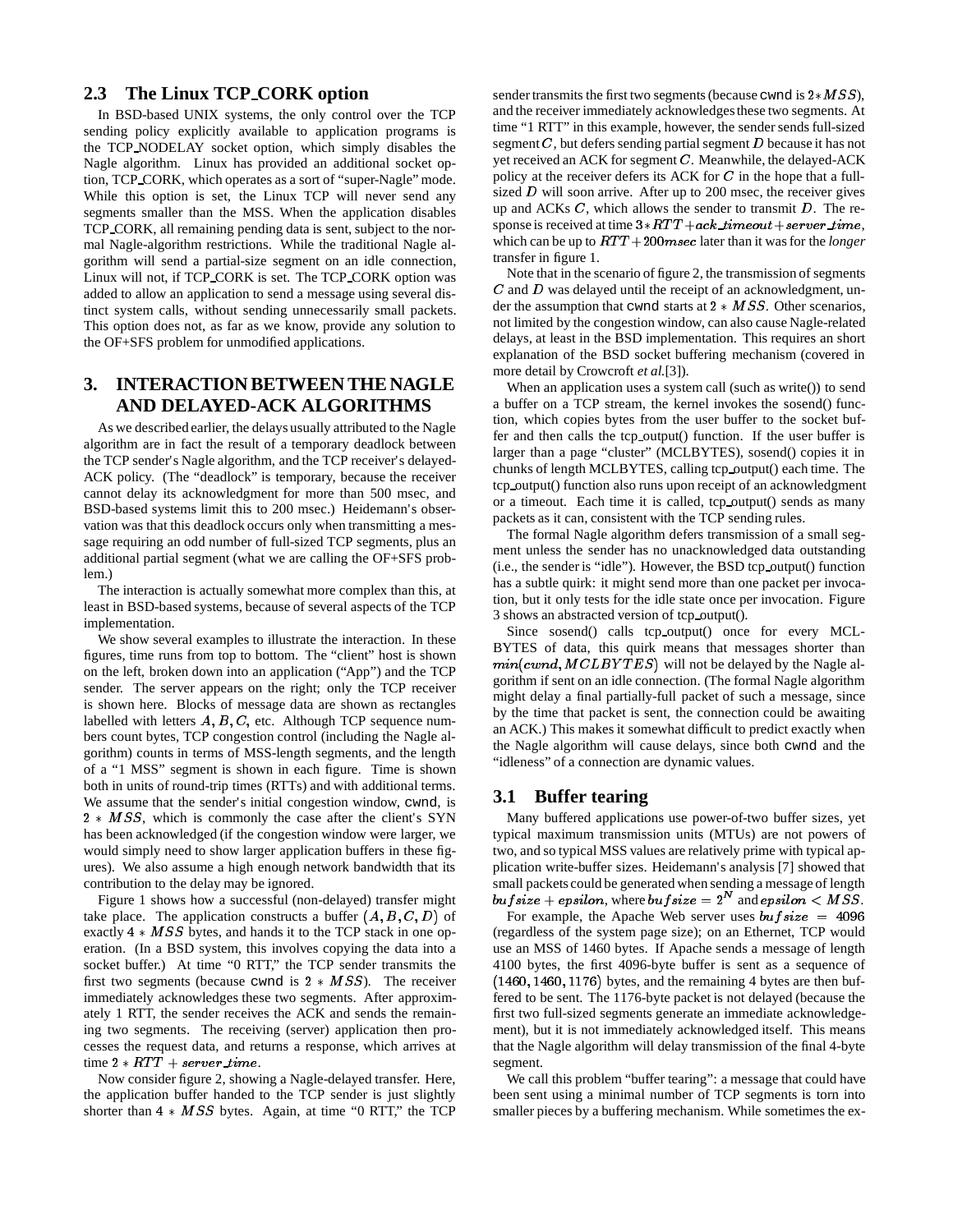

**Figure 1: Example of successful transfer**

**Figure 2: Example of Nagle-delayed transfer**

*This is a heavily abstracted rendition of the BSD tcp output() function, showing only the features relevant to the Nagle algorithm, and omitting all error checks.*

```
tcp_output(struct tcpcb *tp) /* input is TCP control block */
     int idle, off, win, len, emptying;
    /* We're idle if everything we have sent has been ACKed */
    idle = (tp->snd_max == tp->snd_name);again:
    off = tp->snd_nxt - tp->snd_una; /* offset of first unsent byte in buffer */
    win = min(tp->snd_wnd, tp->snd_cwnd); /* min of flow control & cong. windows */
    len = min(s_0->s_0\_snd.sb_cc, win) - off; /* number of unsent bytes in buffer */
    if (len >= tp->=t_maxseg)<br>qoto send; /* alwa
                       \bar{z}/* always send if we have a full segment */
    /* emptying = sending this would empty the output buffer */
    emptying = ((len + off) >= so-> so\_snd.sb_cc);if (\text{idle } || \text{tp-} > t_f \text{lags } < \text{TF_NODELAY}) & emptying)<br>qoto send; /* Naqle's algorithm */
                        \overline{y} Nagle's algorithm */
    if (len >= tp->max_sndwnd / 2)<br>goto send: /* send if a
                        /* send if at least 1/2 of receiver's window */
    if (SEQ_LT(tp->snd_nxt, tp->snd_max))
         goto send; /* always send if retransmitting lost data */
    ... other tests for whether to send a packet ...
    return(0);
send:
     ... fill in headers and call ip_output() ...
    goto again;
}
```
#### **Figure 3: Pseudocode: relevant aspects of BSD's tcp output()**

tra packets cause just a minor inefficiency (for example, a message length of  $5 * 1460 = 7300$  bytes is sent as 6 packets), in many cases buffer tearing can lead to OF+SFS delays.

Buffer tearing can also occur if the application buffer is large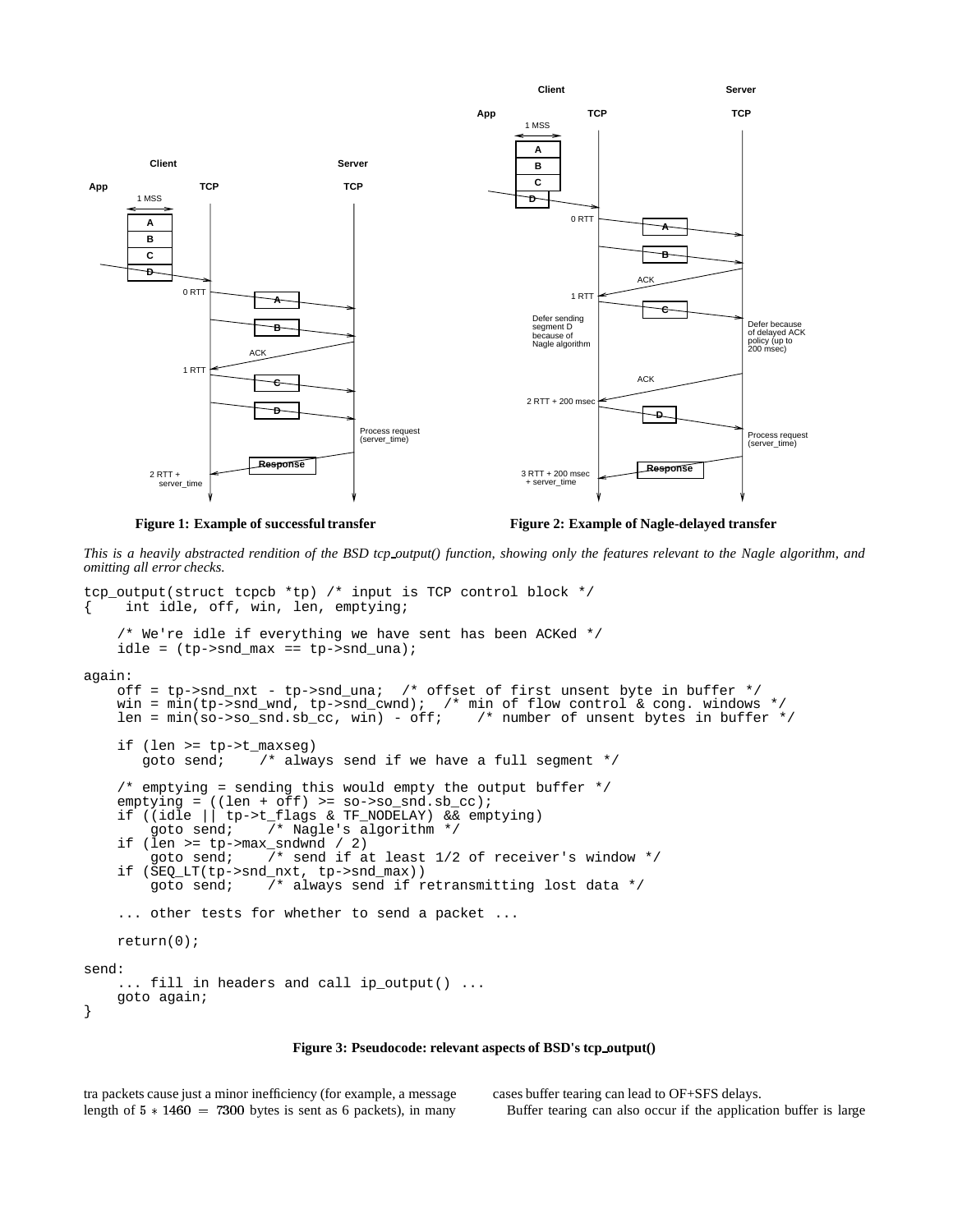enough to hold the entire message, but the socket output buffer is not. Many older systems had very small default TCP output buffer sizes, and practical considerations limit the feasible output buffer sizes for systems such as busy Web servers, because these buffers consume physical memory (whereas application buffers normally consume pageable virtual memory). Semke *et al.*[18] suggest that the kernel could automatically tune a connection's socket output buffer size, with a target value of about twice the bandwidth  $*$ delay product for the connection. This target might be much less than the message size, especially for low-bandwidth or low-delay networks, yet it is on low-delay networks that one most notices an additional 200 msec delay.

The problem analyzed by Crowcroft *et al.*[3] is an example of buffer tearing, in which sosend() has  $N$  bytes to write, and  $N$  is both larger than the amount of space remaining in the socket buffer and smaller than the MSS. Their solution (defer sending in this situation) is helpful, but not a general solution to the buffer-tearing problem.

## **3.2 Phase-locking effects**

In the traditional BSD implementation, the delayed-ACK timeout is not a 200-msec interval starting from the point when an ACK is deferred; rather, it is simply the next "tick" of a free-running 200-msec clock. One might therefore expect the excess delay from the interaction between the Nagle algorithm and the delayed-ACK policy to be uniformly distributed between 0 and 200 msec.

Minshall *et al.*[11] observed, however, that repeated operations between the same pair of systems, when subject to the OF+SFS problem, lead to a sort of phase-locking between the sending application and the receiver's 200 msec clock tick.

Consider an application sending a series of requests, for each of which the response would normally arrive within 5 msec (i.e., where the RTT is small). If a response is delayed by the OF+SFS problem, it will arrive about 1 RTT after a tick of the receiver's 200 msec clock. If the very next response is delayed, it will wait until the next clock tick, and will suffer almost the worst-case 200 msec delay. Even if only 1 out of every 10 responses is delayed, the total execution time for all 10 responses will be 200 msec, and the delay experienced by the unlucky response will be close to 150 msec. This explains why relatively simple experiments can suffer from non-uniform excess delays.

Minshall *et al.* speculated that this kind of phase-locking could be coupled between busy Internet Web servers by busy proxy servers. If so, that could create synchronized bursts of packets flowing through the Internet. We do not know if anyone has observed this mass synchronization in practice.

## **3.3 Prevalence of OF+SFS messages in Web traffic**

Minshall *et al.*[11] used a benchmark based on Usenet news, and reported that 8.7% of the responses in that benchmark required an even number of FDDI packets (although presumably very few were an exact multiple of the FDDI MTU). These are the responses that would probably suffer from OF+SFS delays. However, Minshall *et al.* used a synthetic benchmark; how important is the OF+SFS problem in real traffic flows?

We chose a widely-used HTTP traffic trace, from Digital Equipment Corporation[4], to answer this question. For reasons of time and disk space, we selected only the busiest one-day trace segment from the DEC traces, containing 1,565,207 responses.

Because of the idle-connection quirk in the BSD TCP stack, as described earlier, we adopted a somewhat more complex test for whether a response is OF+SFS-vulnerable. We assumed that both the application buffer and socket output buffer were large enough to hold the entire message. Our model predicts that a message would be delayed if its length is between  $(2 * N + 1) * MSS$ and  $(2*N+2)*MSS$ , exclusive, for  $N>=0$ . However, it also predicts that messages shorter than  $2 * MSS$  are never delayed, and that messages shorter than MCLBYTES are never delayed. We modelled several options for MSS (Ethernet, 1460 bytes, and FDDI, 4312 bytes) and for MCLBYTES (4096 and 8192 bytes, and one case where this test is ignored).

|              | <b>MCLBYTES</b> | <b>MCLBYTES</b> | <b>MCLBYTES</b> |
|--------------|-----------------|-----------------|-----------------|
|              | ignored         | $= 4096$        | $= 8196$        |
| $MSS = 1460$ | 18.78%          | 18.78%          | 10.05%          |
| $MSS = 4312$ | 6.71%           | 6.71%           | 6.71%           |

Entries show the fraction of responses vulnerable to OF+SFS

#### **Table 1: Prevalence of OF+SFS-vulnerable response lengths in an HTTP trace**

Table 1 shows the results of this simple study. Depending on our assumptions for MSS and MCLBYTES, our model predicts between 6.7% and 18.8% of the responses in this trace could be delayed by the OF+SFS problem. (For the FDDI MSS of 4312 bytes,  $2 * MSS$  is larger than all of the modelled values for MCL-BYTES, so the latter test is irrelevant.)

# **4. WHEN SHOULD ONE USE THE NAGLE ALGORITHM?**

In Nagle's original description of the algorithm, he stated that it works for all kinds of TCP connections[13]. However, as mentioned in section 2, people quickly realized that there are applications in which the possibility of 200 msec delays cannot be tolerated. The conventional wisdom is, therefore, that applications should disable the Nagle algorithm if they seem to be experiencing this kind of delay.

Recall that the Nagle algorithm was devised to protect the network from congestion by lots of small packets. We believe that the protection afforded by the algorithm is still valuable, especially in the face of applications with suboptimal buffer management, and therefore it is necessary to have a clearer understanding of when the Nagle algorithm should and should not be used.

Our analysis looks at four cases where TCP is used:

- 1. **One-way bulk data transfer**: This is the paradigmatic use of TCP, in which a large quantity of data is transferred in one direction, with little or no data transferred on the reverse path. For example, an FTP data connection.
- 2. **Telnet-style two-way data transfer**: In the Telnet protocol, characters typed by the user are sent as quickly as possible to the remote host. In some instances, the host echos the typed characters back to the user; the echo may also take place local to the user's system. Command output is sent from the host to the user, via the same connection.
- 3. **RPC-style exchanges**: Several protocols use TCP for requestresponse exchanges, with the client waiting for the server's response before it sends another request. Examples include the client-server mode of NNTP[9] (the USENET News protocol), and traditional SMTP[16].
- 4. **Pipelined exchanges in soft-realtime applications**: Although TCP clearly is not well suited to real-time applications, because it converts packet losses into delays on the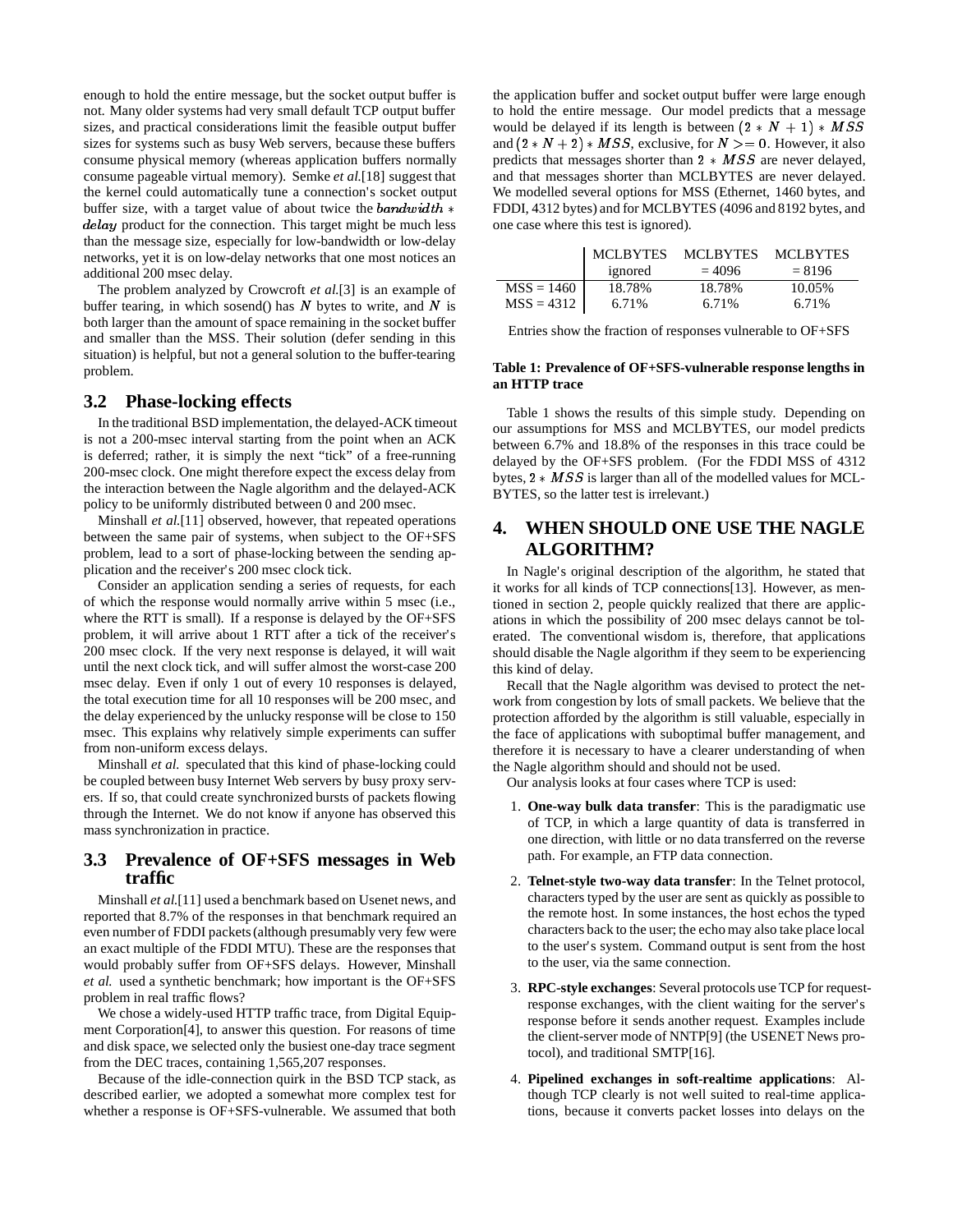order of a second or longer, it can still be usable for interactive applications. These applications expect short messages, in either direction, to be delivered as quickly as possible. Examples include the X window system [17], NFS over TCP, and P-HTTP, all of which successfully run over TCP. A pipelined exchange is similar to an RPC-style exchange, except that the client does not wait to receive an entire response before it sends the next request(s). In the case of NFS, at least, the server might not even reply to the requests in order. Pipelining is an especially effective way of hiding long latencies, but it depends on being able to start processing one operation before another is finished.

In a perfect world, the Nagle algorithm would work well in all of these cases. Nagle's original description of his algorithm showed that it works well for cases (1) and (2), and a decade of subsequent practice has born that out (but see section 4.1 for a complication).

Cases (3) and (4), however, have proved problematic. We show in this paper that it is possible to fix the Nagle algorithm for case (3). That is, minor modifications to the Nagle algorithm provide near-optimal performance for case (3) without contradicting the intention behind the algorithm, minimization of the number of packets sent. However, it is not possible to "fix" the algorithm for case (4), because the desired behavior here is antithetical to the original intent of the Nagle algorithm: the application wants a small request or response message to be sent as soon as possible, even if the other end has not replied recently.

## **4.1 An aside: multiple-byte keystrokes in Telnet**

We should point out that it is not entirely clear how to classify the problem of multi-byte function keys. Consider a Telnet client, with keystrokes coming from a serial-line keyboard. The user types a function key that issues a multiple-byte sequence; the Telnet client program sees the resulting bytes separated by enough time (e.g., on a 9600 baud terminal, by about 1 millisecond) that it sends the first byte before seeing the second. However, the receiver's delayed-ACK policy defers sending an ACK (nowhere near two full segments having arrived, and there is nothing to echo until the full sequence has been received by the server Telnet program), and so when the Telnet client program sees and sends the second byte, the Nagle algorithm defers transmission (about to send a small packet, but waiting for an ACK). Stevens[19] used this as an example of why it can be necessary to disable the Nagle algorithm; this would put multiple-byte keystrokes in case (4).

One could argue that a clever Telnet client could buffer its input for a few milliseconds, looking for the first byte of multi-byte sequences, and thus sending such sequences as single packets; i.e., this is actually case (2). Such a small delay would not be perceptible to the user, although it would add complexity to the Telnet client implementation.

## **5. PROPOSED SOLUTIONS**

Given the significant delays induced by the OF+SFS problem, many implementors have been led to disable the Nagle algorithm. This can lead to excessive transmissions of short packets, if the application is poorly designed (or if it has an undetected bug)[11]. We would like to find a solution to the OF+SFS problem that does not give up the protection provided by the Nagle algorithm.

In this section, we describe a number of previously proposed and new solutions. In section 8, we will show how each one performs.

# **5.1 The Minshall variant**

Minshall[10] proposed a simple modification to Nagle's algorithm. Rather than delaying the transmission of a small packet if there is any unacknowledged data, Minshall's variant delays only if "any previously transmitted less than full-sized packet" has not been acknowledged. In theory, this should allow a single "short final segment" to be transmitted without delay. Minshall's suggested implementation adds two (32-bit) sequence number variables to the sender's per-connection TCP state. We refer the reader to [10] for a description of this implementation.

## **5.2 The MSMV variant**

Minshall *et al.*[11] subsequently proposed a slightly different variant, which we refer to as MSMV (after the authors' initials). This variant requires only one bit of additional per-connection state, instead of 64 bits. Also, it allows transmission without delay of two small packets in a row, if the first was caused by tearing a buffer at a multiple of MCLBYTES. The implementation, described in detail in [11], uses a new TF SMALL PREV flag to remember whether the most recently transmitted packet was small (less than the MSS). MSMV defers the transmission of a short packet only if TF SMALL PREV is set; that is, it bypasses the Nagle algorithm if the previous packet was full-sized. Note that if the socket buffer size is a multiple of MCLBYTES, the TF SMALL PREV flag is not set even when a short packet is sent, because MSMV tries not to punish an application for short packets caused by buffer tearing.

## **5.3 The EOM variant**

Both the Minshall and MSMV variants attempt to indirectly prevent the delay of the last part of a large message buffer. For this paper, we experimented with a new variant, called EOM (for "End of Message"). In this variant, the sosend() function explicitly informs tcp output() whether it has reached the end of a large message, by setting a new TF EOM flag bit. The tcp output() function will not defer the transmission of a short segment if EOM is set, because this could lead to a deadlock-like delay. If EOM is not set, meaning that there is more data in the application's buffer, the usual Nagle algorithm applies.

Specifically, the TF EOM is set if (1) sosend() has exhausted either the application buffer or the socket output buffer, and (2) this call to sosend() has previously called tcp output() at least once. (Remember that because of the way that tcp output() checks the connection's idle status, if sosend() can deliver the entire application buffer in one call to tcp\_output(), the Nagle algorithm will not be invoked.)

## **5.4 The MORE variant**

If the socket output buffer is too small to hold the entire message, sosend() will call tcp output() before the application's buffer is exhausted; this can cause buffer tearing. We attempt to resolve this problem by defining a new TF MORE flag, which is set by sosend() if the socket buffer is to small to hold all of the application's buffer. If the TF MORE flag is set, tcp output() will *not* send a short segment, even if the Nagle algorithm allows it, because we know that as soon as an acknowledgment arrives to free up buffer space, sosend() will provide additional data, and that might give us the chance to send a full-sized segment.

The MORE variant in itself is not a solution to the OF+SFS problem, but it can be combined with EOM to avoid tearing. In this variant (EOM+MORE), if the TF MORE flag is set on entry to sosend(), and sosend() exhausts the application's buffer, it will set the TF EOM flag even if it is calling tcp output() only once. The net effect of EOM+MORE is that, no matter how many times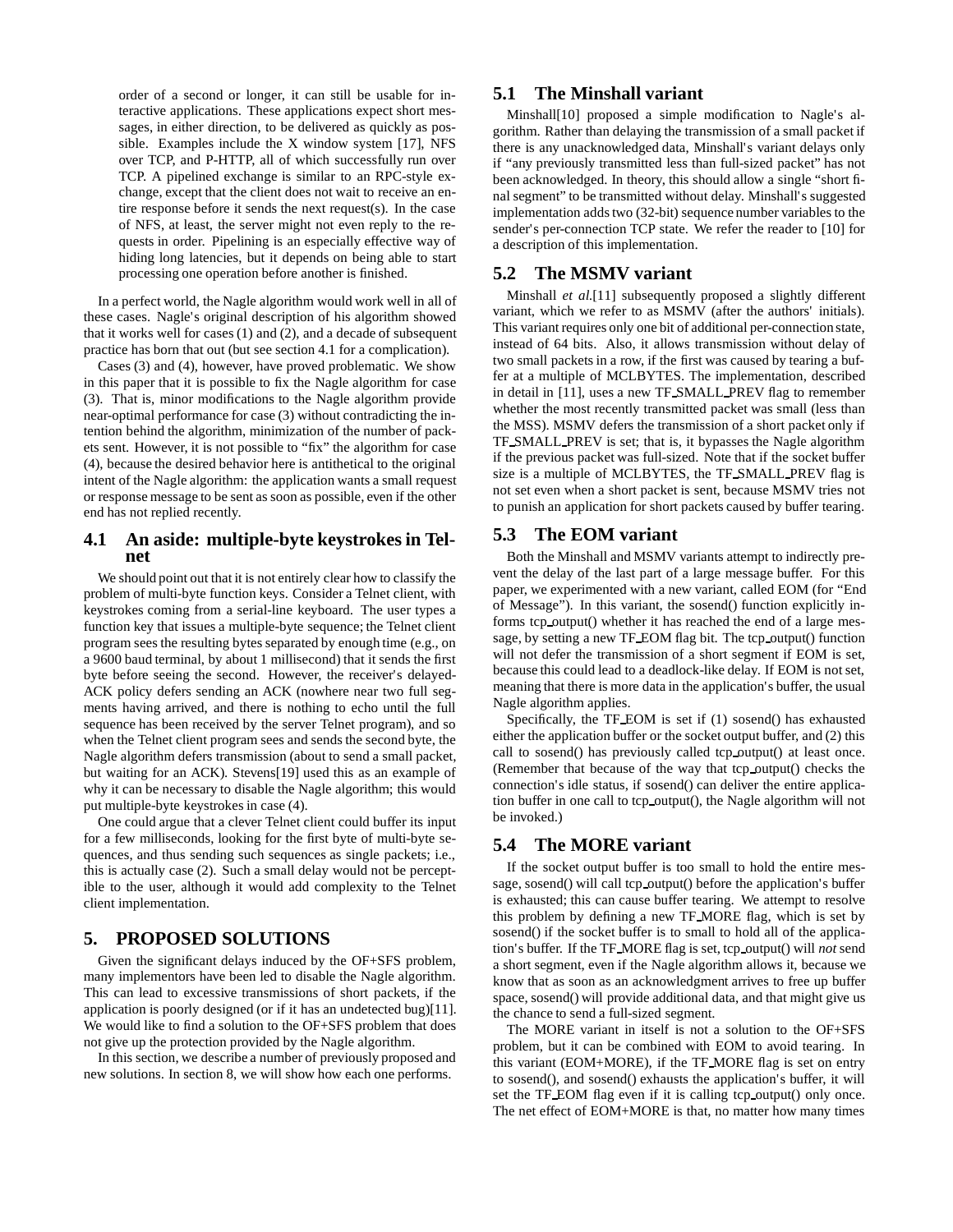sosend() is called during the transmission of a single application buffer, tcp\_output() will generate a sequence of full-sized segments, followed if necessary by an undelayed short final segment. Source code for EOM+MORE is in figure 4

## **5.5 The Borman variant**

The combination of EOM+MORE appears similar to an unpublished algorithm apparently used in BSD/OS, partially described by David Borman in a message to a mailing list[1]. Borman's algorithm "does the Nagle decision once on the whole chunk of data written in a single write by the application." That is, it remembers whether the connection was idle when the application issued its write() system call (i.e., on entry to sosend()), and if so, it does not delay the final segment. However, if the connection was waiting for an acknowledgment on entry to sosend(), the normal Nagle algorithm applies.

We implemented this algorithm based on Borman's description, without examining the BSD/OS code. In our implementation, sosend() on entry sets a local idleOnEntry flag if the connection is idle. When sosend() is ready to call tcp output(), if idle-OnEntry is set, and if it has exhausted the application buffer, then it disables the Nagle algorithm, by setting the connection's TF NODELAY flag. This flag is cleared on every entry to sosend(), so an application cannot push out more than one successive short segment before an acknowledgment arrives.

We also found it necessary to set the TF NODELAY flag (at the end of the application buffer) if the TF MORE flag was set on entry to sosend(). Otherwise, the user's buffer might be chopped into several pieces because the socket buffer is not large enough to hold the entire message. Source code for our implementation of Borman's variant is in figure 5; one advantage of this variant is that it requires no extra per-connection state.

## **5.6 The DLDET variant**

We have already observed that because the OF+SFS problem most directly afflicts request-responseinteractions, it can be viewed as a form of deadlock. So, one way to frame its solution is as a deadlock-detection problem. We propose a new variant, named DLDET, which follows this approach.

If one squints a little, one could also view this as a bounded priority inversion. The Nagle algorithm has decided to make the transmission of the final request segment into a low-priority task, and the application (the high-priority task) is about to block until that low-priority task (and its consequent response transmission) are complete.

Priority inversion is often solved using priority inheritance, and we can apply the same idea. If a process is trying to read from a TCP socket and is about to block for lack of data, we can first check to see if the sending side of the same socket is currently blocked by the Nagle algorithm. If so, we can force out a remaining short final segment (if any), which should cause the block-for-read period to be as short as possible.

This can be implemented by simply calling tcp output(), with the TF NODELAY flag temporarily set, just before blocking in the soreceive() function. Similarly, the sosend() function, which could block if the socket output buffer is full, can do the same thing. (A somewhat more efficient implementation would check to see if a short final segment is pending output, and an implementation that respects the BSD layering model would involve additional complexity.)

Unfortunately, this simple method does not always work. Because the sender's congestion window might not allow data in the output socket buffer to be sent immediately, at the time that soreceive() or sosend() needs to block, the sender might still be holding far more than one pending segment (i.e., not because of the Nagle algorithm). The decision in tcp output() whether to send a short final segment might be made *after* the application has blocked in soreceive() or sosend(). We resolve this by having tcp\_output() test the SB WAIT flags set when a process is blocked on a socketbuffer, and releasing a short final segment if either flag is set.

One subtle issue remains: The Nagle algorithm was originally designed to prevent a Telnet client from sending each keystroke in a separate packet, but the DLDET variant as described so far will violate this requirement for a multi-threaded Telnet client. Such an application uses one thread to write keystrokes to a TCP connection, and another thread (or process) to read from the connection. The problem arises because if the receiving thread is always blocked, the TCP sender will always detect a potential "deadlock," and so will always send single-byte segments.

The solution is to keep an extra one-bit per-connection counter, incremented each time the receiving thread tests for deadlock or blocks. The complete DLDET algorithm then sends a short segment only if the counter is non-zero, and then decrements the counter. With this mechanism, we must also use the TF MORE flag, to prevent buffer tearing in sosend() from causing the counter to be decremented. This prevents a multi-threaded application from sending a flood of packets, but it avoids the OF+SFS problem for single-threaded applications, or for any application using a large enough application buffer size. See figure 6.

#### *5.6.1 Limitations on DLDET*

Unfortunately, our DLDET solution does not work for eventdriven applications, which manage many sockets using the select() or poll() system calls. (This is a popular structure for Internet server applications, and many others.) When an application blocks in select(), it might be waiting for events on hundreds or thousands of TCP sockets, and it seems infeasible to prod each one of these in case it is deferring the transmission of a short final segment. Also, when an application blocks in select(), it does not set the SB WAIT flag for any of these sockets.

The DLDET solution also fails for applications that send requests on one socket but receive the corresponding responses on another. While this is not a common structure for communicating processes, we are not sure if it is unimportant.

Finally, the counter-based DLDET algorithm might not prevent the OF+SFS problem for a multithreaded application when the receiving thread has blocked, and then the sending thread transmits a long message using more than one write() system call. In this case, buffer tearing might lead to the transmission of multiple short segments, but the counter would only allow one to be sent without delay.

One might be able to solve these restrictions on DLDET by providing applications with an explicit system call to mark the ends of their messages, as Minshall suggested[10]. This is roughly what Linux's TCP CORK option achieves using twice as many system calls. Careful use of such a call might give an application direct control over when segments are sent (while still observing congestion and flow control), although at the cost of additional application complexity. We have not explored this possibility in detail.

## **6. BENCHMARK METHODOLOGY**

To evaluate all of the proposed variations on the Nagle algorithm, we needed a benchmark that could create all of the various conditions that might lead to the OF+SFS problem. We considered using a real application as a benchmark, because many of the details of TCP performance depending on timing. For example, an ap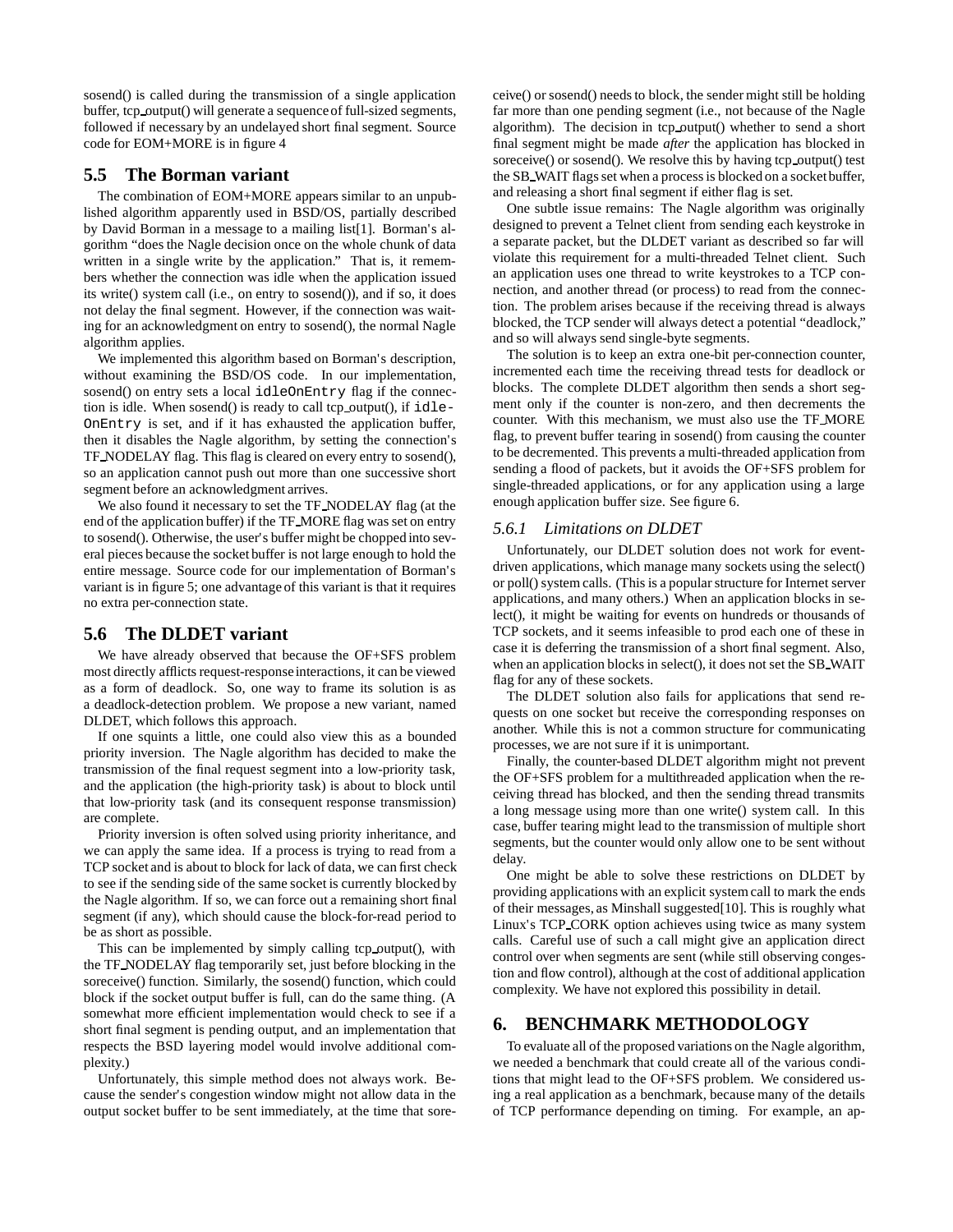*In sosend() the* outcount *variable is initialized to 0, and the following code is inserted before the call to tcp\_output():* 

```
tp->t_flags &= TF_EOM;
 .<br>* Set EOM if no more user data and we previously sent a full MCLBYTES
* from this user buffer, or if we ran out of socket buffer space on
  previous send. (outcount appears superfluous, but would be necessary if
 * we were to delete the MORE code from EOM.) */
if (((resid == 0) || (space <= 0)) && ((outcount > 0) || (tp->t_flags & TF_MORE)))<br>
tp->t_flags |= TF_EOM;<br>
outcount++; tp->t_flags &= TF_MORE;
outcount++; tp->t_flags &=
/* Set MORE (& clear EOM) if we have more user data to send */
if (resid) {
tp->t_flags |= TF_MORE; tp->t_flags &= TF_EOM; }
```
*In tcp output(), the Nagle algorithm test becomes:*

```
if ((idle || tp->t_flags & TF_NODELAY || tp->t_flags & TF_EOM ) &&
    ((tp->t_f1) and xF_MORE) == 0 &&(len + off >= so->so_snd.sh_cc)goto send;
```
#### **Figure 4: Implementation of EOM and MORE**

*At entry to sosend(), these local variables are set:*

 $idleOnEntry = (tp->snd_max == tp->snd_name);$  $moreOnEntry = (tp-> t_f lags \& TF_MORE);$ 

*At the same point, ensure that special treatment does not last past end of previous buffer:*

tp->t\_flags &= TF\_NODELAY;

*The following code is inserted before the call to tcp output(), to avoid delaying the last segment of this buffer:*

if ((idleOnEntry  $||$  moreOnEntry) && (resid == 0)) )<br>tp->t\_flags  $|$ = TF\_NODELAY;

*Note: this code excerpt omits conditionals to allow the original Nagle algorithm to be selected instead of Borman's variant.*

#### **Figure 5: Implementation of Borman's variant**

*In soreceive(), before calling sosbwait() to block a receiving thread, and in sosend(), before blockin a sending thread, insert:*

if (so->so proto->pr usrreq == tcp usrreq) tcp dldet(so, "snd");

*For reasons of space, this code lacks locking and error-handling:*

```
void tcp_dldet(struct socket *so) {
    struct inpcb *inp = sotoinpeb(so); struct tcpcb *tp = intotceb(inp);
    int off, win, len;
    if ((tp->t_flags & TF_DLDET) == 0 || tp->t_flags & TF_NODELAY) return;
    off = tp->snd_nxt - tp->snd_una; win = min(tp->snd_wnd, tp->snd_cwnd);
    len = min(s_0->s_0\_snd.sb_cc, win) - off;if (len < tp->t_maxseg) { /* output might be delayed by Nagle alg. */
        tp->t_flags |= (TF_NODELAY|TF_DLDETCTR);
        tcp_output(tp);
        tp->t_flags &= TF_NODELAY;
    }
    tp->t_flags |= TF_DLDETCTR; /* we are about to block */
}
```
*In tcp output(), after the Nagle test:*

```
if ((tp->t_flags & TF_DLDETCTR) && ((len + off) >= so->so_snd.sb_cc) &&
    ((so->so\_rcv.sh_flags & SB_WAIT) | | (so->so_snd.sh_flags & SB_WAIT)))tp->t_flags &= TF_DELDETCTR; goto send;
}
```
#### **Figure 6: DLDET implementation**

plication might exploit the parallelism created by an earlier packet transmission, by using the time to read more data from the disk.

However, we could not find a real application that generates sufficiently repeatable results, and whose operation can be controlled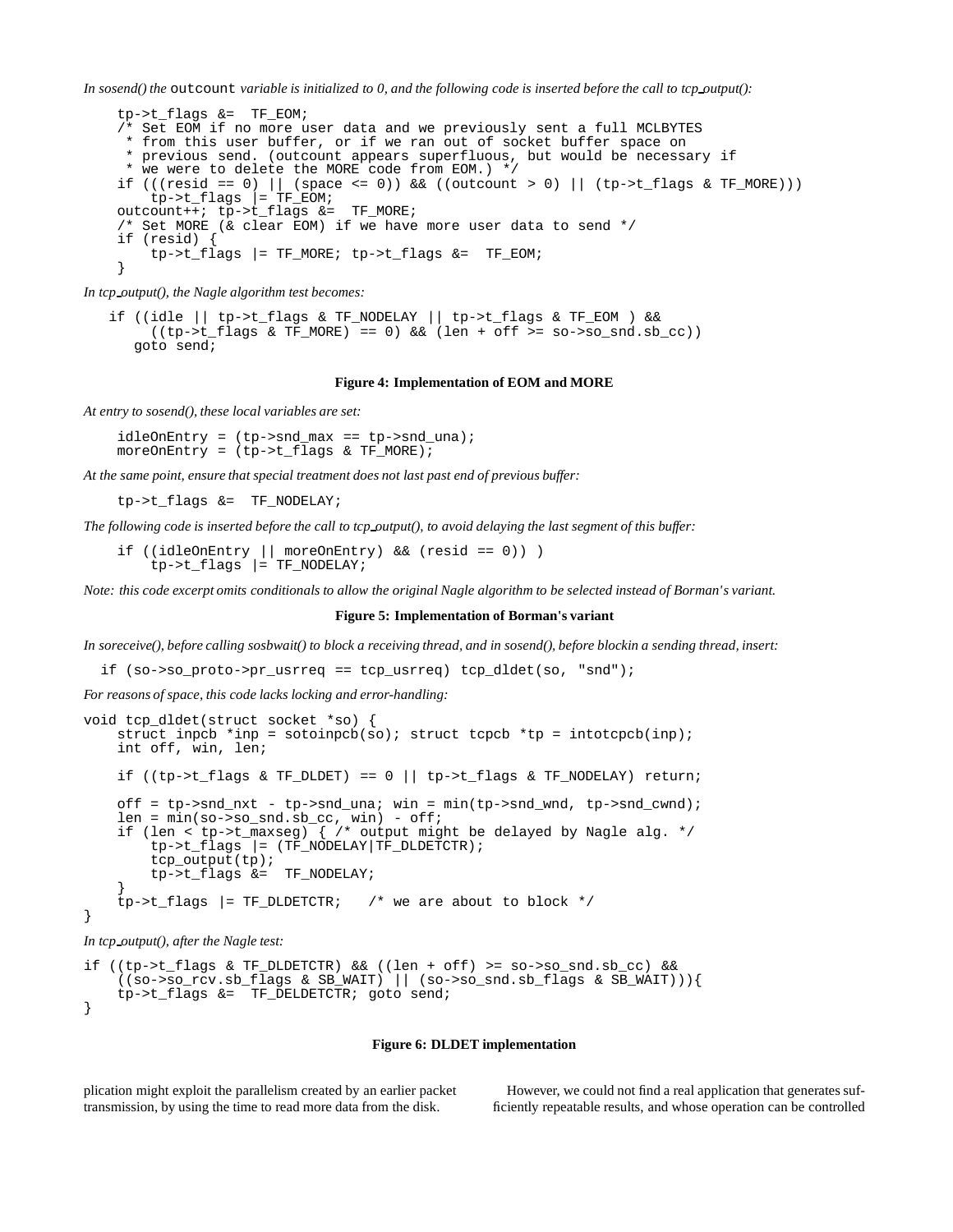enough to assure us that we were testing as much of the parameter space as possible. Instead, we wrote a relatively simple synthetic client-server benchmark (called *naglemark*), which allows us to vary these parameters: (1) the response message length, either as a series of fixed increments, or as an unordered set of random values; (2) the server application write() buffer size; (3) the server output socket buffer size; and (4) the number of requests per connection. When the program is invoked with multiple requests per connection and a randomized response message length, the length can be chosen either once per request, or once for all the requests. The program reports the elapsed time, measured at the client, from the time at which the request is sent to the time when the last response byte is received.

We modified the server's kernel (Compaq's Tru64 UNIX V4.0F, formerly known as Digital UNIX) to support all of the Nagle algorithm variants described in section 5, as well as several combinations of these. The kernel allows an application to choose the variant (or combination) on a per-socket basis, so we can test each variant on an otherwise identical kernel. This avoids the possibility that relinking the kernel will cause different instruction cache behavior; on the other hand, it does result in longer code paths, since the modified functions must test several flags to choose the appropriate variant.

For each set of parameters, we ran a large number of trials, either using randomly chosen response lengths or a sequential series. One would hope the response time to be a smooth line, whose slope is the underlying network bandwidth, as shown in figure 7. On a system using the traditional Nagle algorithm, however, the elapsed time varies erratically with length, as shown in figure  $8<sup>2</sup>$ . (Each of these two trials was done using 1000 requests, in order of increasing length, on a single connection, with application buffer and socket buffer sizes both larger than the largest message size.)

Since we are comparing a large set of algorithm variants, we would like to have a simple characterization of the difference between figures 7 and 8. We do this by computing a score that counts the fraction of samples with elapsed time much larger than necessary. Our simplistic estimate of the necessary transfer time for given message length is the length divided by the LAN's raw transfer rate, plus an arbitrary 10 msec for startup costs. We then set, also somewhat arbitrarily, a limit of three times this estimate, and count any sample above this cutoff as being delayed.

For example, every point in the data set in figure 7 is above the estimated elapsed time (the lower straight line), but below the cutoff of three times the estimate (the upper line). This data set, therefore, has a score of 0.0%. However, many of the points in the data set in figure 8 are above the cutoff line, so this data set has a score of 30.5%. The much higher score for the traditional Nagle algorithm is indicative of its unstable performance.

This simplistic scoring method clearly has its limits. Figure 8 shows that the scores may be too low for larger message lengths (clearly many of the samples below the cutoff line are actually delayed). For short message sizes, experimental noise (such as application scheduling delays) can push some samples, especially for shorter message lengths, over the cutoff. However, the scores do seem to correlate with subjective analysis of the full data sets.

To determine the sensitivity of our scoring system to our arbitrary cutoff of three times the estimated necessary latency, we recalculated the scores (in the following sections) using multipliers of two and four. When the cutoff is set at twice the estimated latency,

scores are generally worse (as expected, since this sets a tougher standard), but the relative rankings of algorithm variants are essentially unchanged. (In some cases where the rankings were near-ties, they remained near-ties but in a different order.) When the cutoff is set at four times the estimated latency, scores for Ethernet trials are generally better, but again without significantly changing the relative rankings of the variants. Changing the multiplier from three to four makes almost no difference for the scores in many of the FDDI trials, and reduces them in others; again, the relative rankings of the variants remains unchanged.

# **7. EXPERIMENTAL SETUP**

We ran our benchmark program under a wide variety of parameters. For each trial, we measured 1000 transfers of varying length. We tried varying the length both sequentially, from 100 bytes to 100,000 bytes in steps of 100 bytes, or with a uniform random distribution between 1 and 100,000 bytes. We also tried running each of the 1000 transfers in a separate TCP connection, or all 1000 serially over a single connection. Table 2 shows how we refer to these trial types using single-letter abbreviations.

We varied the Nagle algorithm variant (the ten choices shown in table 3). We used three choices for application buffer size (app buf size): 4KBytes, 32KBytes, and 128KBytes. The first corresponds to Apache's buffer size, while the last is large enough to hold any of our response lengths. We also used three choices for the server's socket output buffer: 16KBytes, 64KBytes, and 128Kbytes. The first is a typical default for many systems; the second is the largest available without the TCP Window Scale option; the third is large enough to hold any of our response lengths.

We ran our experiments between a pair of hosts directly connected either via an Ethernet (10Mbit/sec,  $MSS = 1460$ ) or via an FDDI LAN (100Mbit/sec,  $MSS = 4312$ ). The FDDI LAN was used only by these two hosts; the Ethernet was shared with a modest level of traffic from other sources (normally averaging under 8 packets/sec during a typical daytime hour, but a few of our trials apparently coincided with significantly higher loads.)

By using all possible combinations of these choices, for each network configuration we ran  $2 \times 2 \times 10 \times 3 \times 3 = 360$  different 1000transfer trials. We then repeated the entire experiment  $N$  times. Rather than presenting the scores for all  $324 * N$  trials, for each combination of algorithm variant and buffer sizes we show only the worst-case scores (averaged over all  $N$  repetitions) from the parameter set (s, S, r, R). We then rank each algorithm according to its worst-case score across all parameter choices. We believe that this is an objective ranking of how reliably the algorithm avoids delays caused by the Nagle algorithm.

In these experiments, the end hosts were running Tru64 UNIX V4.0F. The server host was modified to support each of the variants in table 3, at the application's choice. The client host ran the same kernel, although the client always used the traditional Nagle algorithm (since it never had to send data while waiting for an acknowledgment). The client was modified to defeat a special variant of the delayed acknowledgment policy peculiar to Tru64 UNIX (see section 8.1), so as to better represent a traditional BSD system. On this system,  $MCLBYTES = 8192$ . The receiver buffer size was 32KBytes, for all trials. During the tests, no other application programs were running on either host.

#### **8. RESULTS**

Tables 4 and 5 summarize the scores for Ethernet and FDDI, respectively. In each table, the first column names the algorithm variant used. The next nine columns include all possible com-

<sup>&</sup>lt;sup>2</sup>We're not sure why figure 8 shows a lot of samples at 100 msec; this might be a consequence of the 500 msec timer that BSD-based TCP implementations use for retransmissions and several other purposes.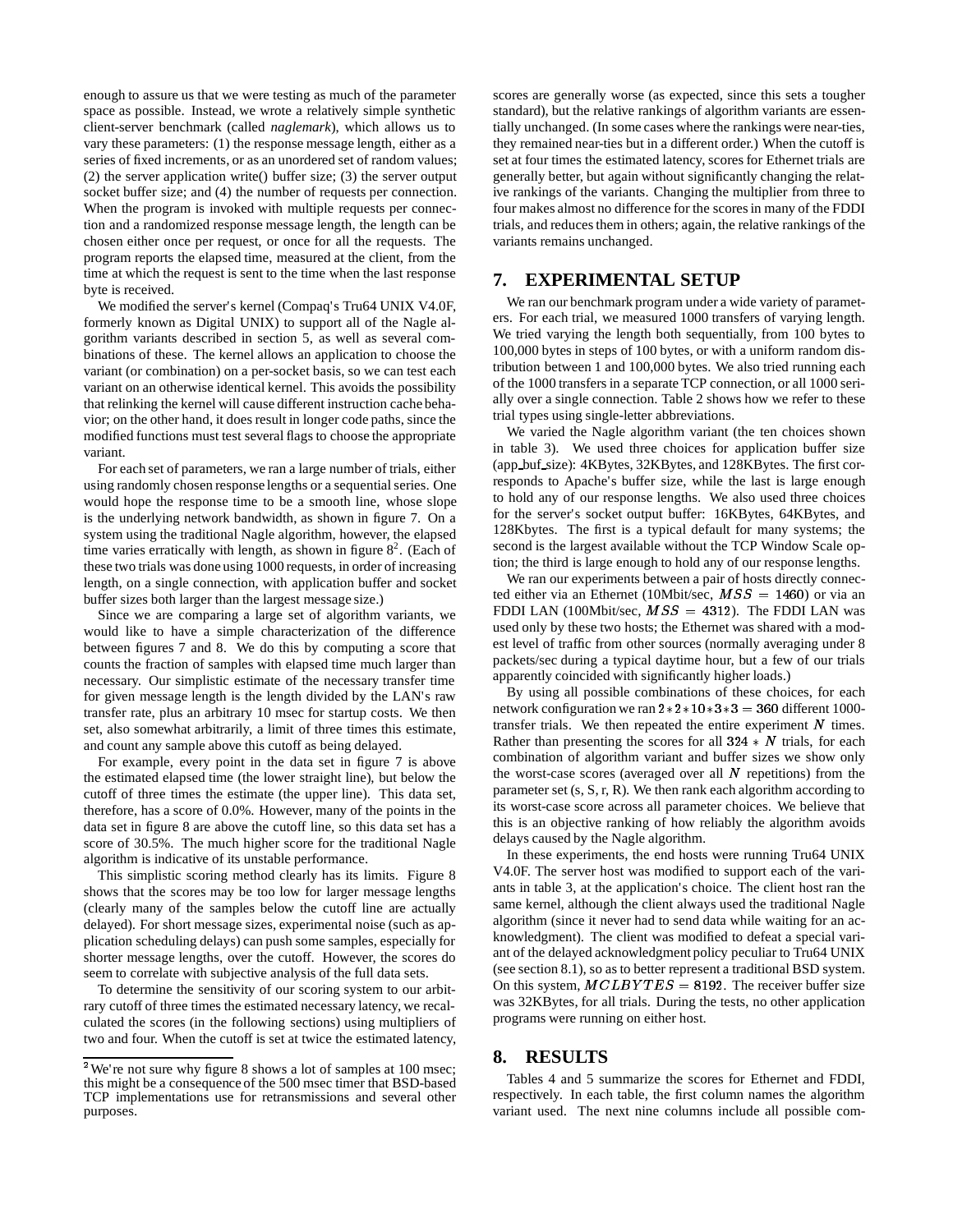

**Figure 7: Good naglemark performance**

| <b>Connections</b>   | Sequential<br>lengths | Random<br>lengths |
|----------------------|-----------------------|-------------------|
| One per request      |                       |                   |
| One for all requests |                       |                   |

**Table 2: Nomenclature for trial types**

binations of three application buffer sizes and three socket buffer sizes. In each table entry for these nine columns, we give the worst (highest) score, expressed as percentage, for the given combination of algorithm and buffer sizes, over all four trial types. (Remember that a "score," as defined in section 6, is the fraction of message lengths for which the measured elapsed time exceeds the threshold of three times the estimated elapsed time.) In each entry, the worstcase trial type is indicated by the letter (as defined in table 2); this information may be of interest to those wishing to replicate our results.

The final column in each table is the worst score for an algorithm variant over all of the possible combinations; the table is sorted in order of increasing score, so the best algorithm is listed first.

These experiments showed relatively little variation between trials. We computed the standard deviations of the scores for each table entry. For the Ethernet experiments, only a few entries show standard deviations above 4%; several of these appear to be the result of periods of heavy use of the shared Ethernet. For the FDDI network, which is private, none of the standard deviations exceeded 3%, and only six entries had standard deviations above 2%.

We used all four trial types because we hypothesized that the order in which the individual transfers occurred would affect the results. Indeed, for any given combination of buffer sizes and algorithm variant, there was often a large variation in scores among the four trial types. (The largest variation, for Ethernet, was for the MSMV algorithm with a 4K application buffer and a 64K socket buffer: this scored 1.2% with random message lengths and one re-



**Figure 8: Poor naglemark performance**

| Nagle algorithm variant      | <b>Nomenclature</b> |
|------------------------------|---------------------|
| Traditional Nagle algorithm  | <b>NAGLE</b>        |
| Nagle algorithm disabled     | OFF                 |
| Minshall variant[10]         | <b>MINSHALL</b>     |
| Minshall et al.[11] variant  | <b>MSMV</b>         |
| <b>EOM</b> variant           | <b>EOM</b>          |
| <b>EOM</b> and MORE together | $E+M$               |
| MINSHALL and MORE together   | MIN+MORE            |
| <b>DLDET</b>                 | <b>DLDET</b>        |
| EOM, MORE, and MSMV          | $E+M+M$             |
| EOM, MORE, and DLDET         | $E+M+D$             |
| Borman variant[1]            | <b>BORMAN</b>       |

**Table 3: Nomenclature for algorithms**

quest per connection, but scored 12.6% with sequential message lengths using a single connection for all requests.) However, if the results in tables 4 and 5 had reported the best-scoring trial type, instead of the worst-scoring trial type, the algorithm rankings would not have changed significantly. In other words, our hypothesis (that the measurements would depend on transfer order and number of connections) was quantitatively correct, but it has no significant qualitative effect on the choice between algorithm variants.

The results in tables 4 and 5 show significant differences between the algorithm variants. However, it requires some additional analysis to understand the strengths and weaknesses of each variant.

 **Minshall variant**: The Minshall variant does well in almost all of our trials, except when the application buffer size (app buf size) is smaller than the MSS and the message length is larger than app buf size (see figure 9). The application thus does two or more write() calls. The first one generates an immediate transmission of a small segment (because the connection is idle). The data from second write() must then wait, because it is  $\langle \, MSS \, , \, \rangle$  the sender is waiting for an ACK, and the receiver is waiting for a second full segment. (We believe that the high score for one entry in this row is the result of Ethernet cross-traffic.)

However, once the message length reaches  $app_buf\_size +$  $2 * MSS$ , the sender stops waiting (because after sending the first packet with app buf size, it can now send at least two full-sized segments, and so the receiver acknowledges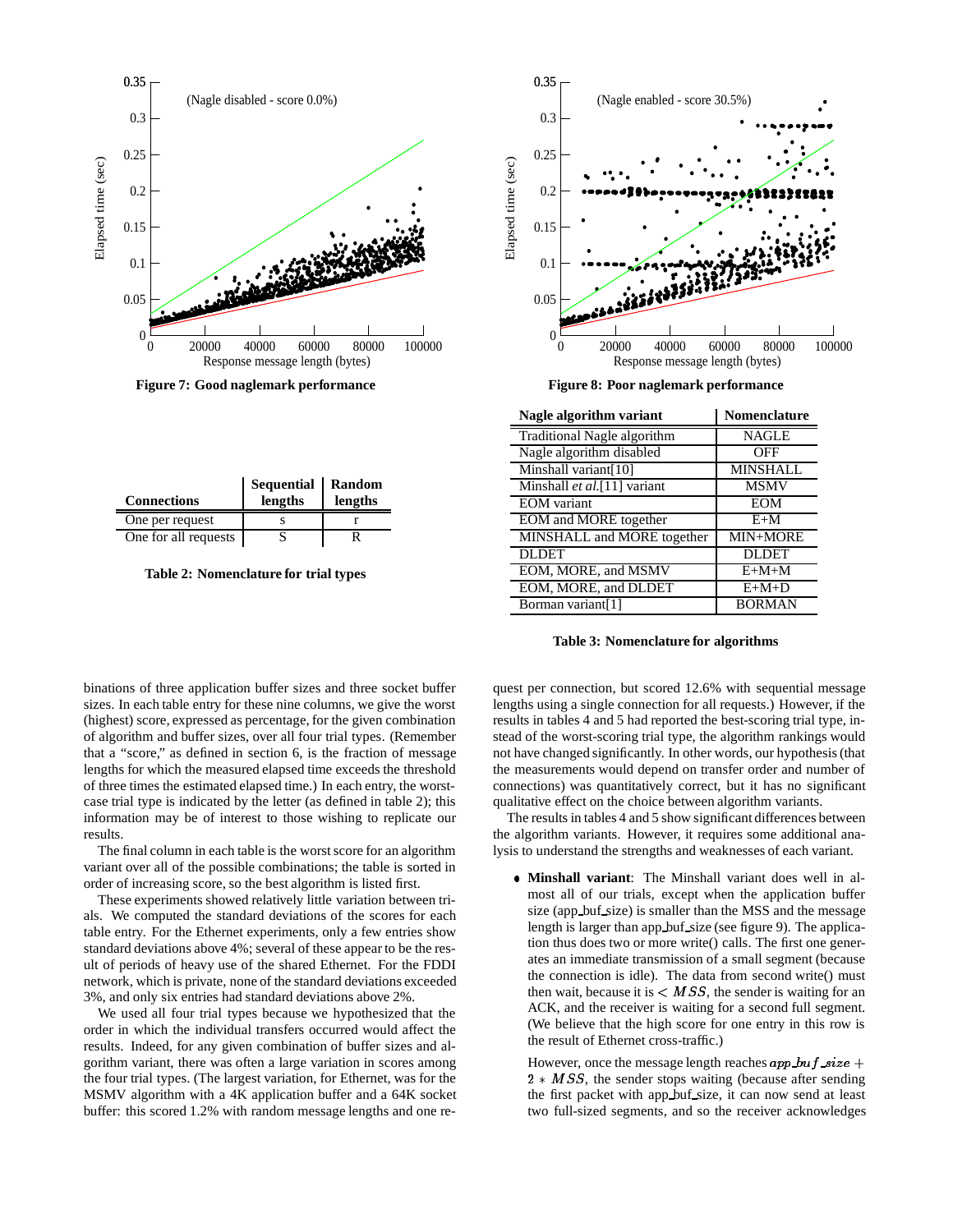|               | <b>4K Application buffer</b> |         |         |          | 32K Application buffer |          |          | <b>128K Application buffer</b> |         |       |
|---------------|------------------------------|---------|---------|----------|------------------------|----------|----------|--------------------------------|---------|-------|
| Sockbuf size: | 16K                          | 64K     | 128K    | 16K      | 64K                    | 128K     | 16K      | 64K                            | 128K    |       |
| Variant       |                              |         |         |          |                        |          |          |                                |         | Worst |
| MIN+MORE      | S 0.0%                       | R 0.5%  | R 0.4%  | S 0.0%   | R 0.7%                 | R 0.8%   | S 0.0%   | R 1.4%                         | R 1.4%  | 1.4%  |
| $E+M+D$       | S 0.0%                       | R 0.5%  | R 0.4%  | S 0.0%   | R 0.6%                 | R 0.5%   | S 0.0%   | R 1.4%                         | R 1.7%  | 1.7%  |
| <b>OFF</b>    | S 0.0%                       | R 0.5%  | R 0.4%  | R 0.3%   | R 0.6%                 | R 0.6%   | S 0.0%   | R 1.5%                         | R 1.7%  | 1.7%  |
| <b>DLDET</b>  | S 0.0%                       | R 0.4%  | R 0.5%  | S 0.0%   | R 0.5%                 | $s$ 1.1% | S 0.3%   | R 1.9%                         | R 1.6%  | 1.9%  |
| MINSHALL      | $s\,0.3\%$                   | r 1.1%  | R 0.5%  | S 0.0%   | R 1.5%                 | $r$ 2.6% | $s$ 1.1% | R 1.6%                         | R 1.6%  | 2.6%  |
| <b>MSMV</b>   | S 17.9%                      | S 12.6% | S 10.1% | S 2.5%   | S 1.4%                 | R 0.6%   | S 2.1%   | s.1.6%                         | R 1.5%  | 17.9% |
| $E+M+M$       | S 18.2%                      | S 12.7% | S 10.0% | S 2.9%   | R 1.4%                 | R 0.7%   | S 0.0%   | R 1.4%                         | R 1.7%  | 18.2% |
| <b>EOM</b>    | S 30.9%                      | S 31.6% | S 31.9% | $s$ 7.6% | S 7.2%                 | S 7.2%   | $s$ 2.3% | $s$ 2.3%                       | R 2.7%  | 31.9% |
| <b>BORMAN</b> | S 31.5%                      | S 32.3% | S 32.1% | S 7.8%   | S 17.6%                | S 18.4%  | S 0.0%   | R 1.6%                         | R 1.4%  | 32.3% |
| <b>NAGLE</b>  | S 31.1%                      | S 32.4% | S 32.4% | S 28.3%  | S 29.6%                | S 28.8%  | S 30.0%  | S 30.8%                        | S 30.4% | 32.4% |
| $E+M$         | S 31.2%                      | S 32.7% | S 33.4% | s 7.6%   | S 7.3%                 | S 6.9%   | $s$ 2.3% | $s\,3.6\%$                     | s 2.3%  | 33.4% |

Each entry is mean of 10 repetitions of 1000 message lengths ( $N = 10$ )

**Table 4: Scores for Ethernet**  $(MSS = 1460)$ 

|                 | <b>4K Application buffer</b> |         |         |         | 32K Application buffer |         |         | 128K Application buffer |         |              |
|-----------------|------------------------------|---------|---------|---------|------------------------|---------|---------|-------------------------|---------|--------------|
| Sockbuf size:   | 16K                          | 64K     | 128K    | 16K     | 64K                    | 128K    | 16K     | 64K                     | 128K    |              |
| <b>Variant</b>  |                              |         |         |         |                        |         |         |                         |         | <b>Worst</b> |
| <b>DLDET</b>    | S 0.0%                       | S 0.0%  | S 0.0%  | S 0.0%  | S 0.0%                 | S 0.0%  | S 0.0%  | S 0.0%                  | S 0.0%  | $0.0\%$      |
| $E+M+D$         | S 0.0%                       | S 0.0%  | S 0.0%  | S 0.0%  | S 0.0%                 | S 0.0%  | S 0.0%  | S 0.0%                  | S 0.0%  | $0.0\%$      |
| <b>OFF</b>      | S 0.0%                       | S 0.0%  | S 0.0%  | S 0.0%  | S 0.0%                 | S 0.0%  | S 0.0%  | S 0.0%                  | S 0.0%  | $0.0\%$      |
| <b>MIN+MORE</b> | S 8.7%                       | S 8.7%  | S 8.7%  | S 0.0%  | S 0.0%                 | S 0.0%  | S 0.0%  | S 0.0%                  | S 0.0%  | 8.7%         |
| <b>MINSHALL</b> | S 8.8%                       | S 8.7%  | S 8.7%  | S 0.0%  | S 0.0%                 | S 0.0%  | S 0.0%  | S 0.0%                  | S 0.0%  | 8.8%         |
| $E+M+M$         | S 34.5%                      | S 34.5% | R 21.7% | S 10.2% | S 6.0%                 | S 0.0%  | S 0.0%  | S 0.0%                  | S 0.0%  | 34.5%        |
| <b>MSMV</b>     | R 34.6%                      | R 34.3% | S 21.6% | S 10.3% | S 5.9%                 | S 0.0%  | S 0.0%  | S 0.0%                  | S 0.0%  | 34.6%        |
| <b>BORMAN</b>   | S 66.4%                      | R 56.9% | S 51.5% | S 22.2% | S 38.9%                | S 34.6% | S 0.0%  | S 0.0%                  | S 0.0%  | 66.4%        |
| $E+M$           | S 66.4%                      | S 56.0% | R 51.9% | S 14.1% | S 14.1%                | S 14.2% | S 0.0%  | S 0.0%                  | S 0.0%  | 66.4%        |
| <b>NAGLE</b>    | S 66.4%                      | S 56.0% | S 51.6% | S 43.8% | S 44.5%                | S 44.6% | S 44.1% | S 44.5%                 | S 44.5% | 66.4%        |
| <b>EOM</b>      | R 66.6%                      | R 56.0% | S 51.6% | S 14.1% | S 14.1%                | S 14.2% | S 0.0%  | S 0.0%                  | S 0.0%  | 66.6%        |

Each entry is mean of 10 repetitions of 1000 message lengths ( $N = 10$ )

**Table 5: Scores for FDDI** ( $MSS = 4312$ )

immediately).

#### **MSMV variant**:

The MSMV variant does much worse than the Minshall variant, although significantly better than the original Nagle algorithm. MSMV is quite prone to buffer tearing, and only performs well when both the application buffer and socket buffer are larger than the message length. The algorithm does include a simple test to ignore tearing if the socket buffer is larger than MCLBYTES, but apparently this only works for messages smaller than twice the socket buffer size (see figure 10).

While MSMV does not perform as well as the Minshall variant, it delays messages far less often than does the original Nagle algorithm, and requires far less per-connection state than the Minshall variant.

#### **EOM variant**:

The EOM variant, in which sosend() tells tcp\_output() that it has delivered the end of a large message, performs identically to the original Nagle algorithm if either app buf size or the message length is less than MCLBYTES. (This is a somewhat arbitrary design decision; we could have chosen a lower threshold.)

For larger messages, it generally works well, except for some buffer tearing when the message is just slightly longer than the socket buffer (see figure 11). In this case, sosend() delivers a socket buffer's worth of data to tcp output(), marked as "end of message," and tcp output() sends the entire buffer without delay. This generates a short segment at the end of the buffer (because the buffer size is not a multiple of MSS). If the remainder of the message is shorter than the MSS, the Nagle algorithm will defer sending it, because the second invocation of sosend() will not see enough data to mark the remainder as "end of message."

- **EOM+MORE**: We tried combining the EOM variant with the MORE variant, to see if this would avoid some delays, by reducing the number of times that tearing in sosend() on MCLBYTES boundaries causes tcp\_output() to send a small segment. The results suggest that EOM+MORE is no improvement over EOM, in terms of the likelihood that segments will be delayed.
- **EOM+MORE+MSMV**: We also tried combining all three of EOM, MORE, and MSMV. This seems to be no improvement over MSMV.
- **MINSHALL+MORE**: This seems to provide no significant improvement over MINSHALL in the FDDI experiments. In the Ethernet experiments, it appears to outperform MIN-SHALL, but we suspect that the reason for MINSHALL's poorer ranking may simply be the result of an outlier trial (i.e., cross traffic on the shared Ethernet). Otherwise, the differences between these variants are smaller than the standard deviations for the MINSHALL experiments.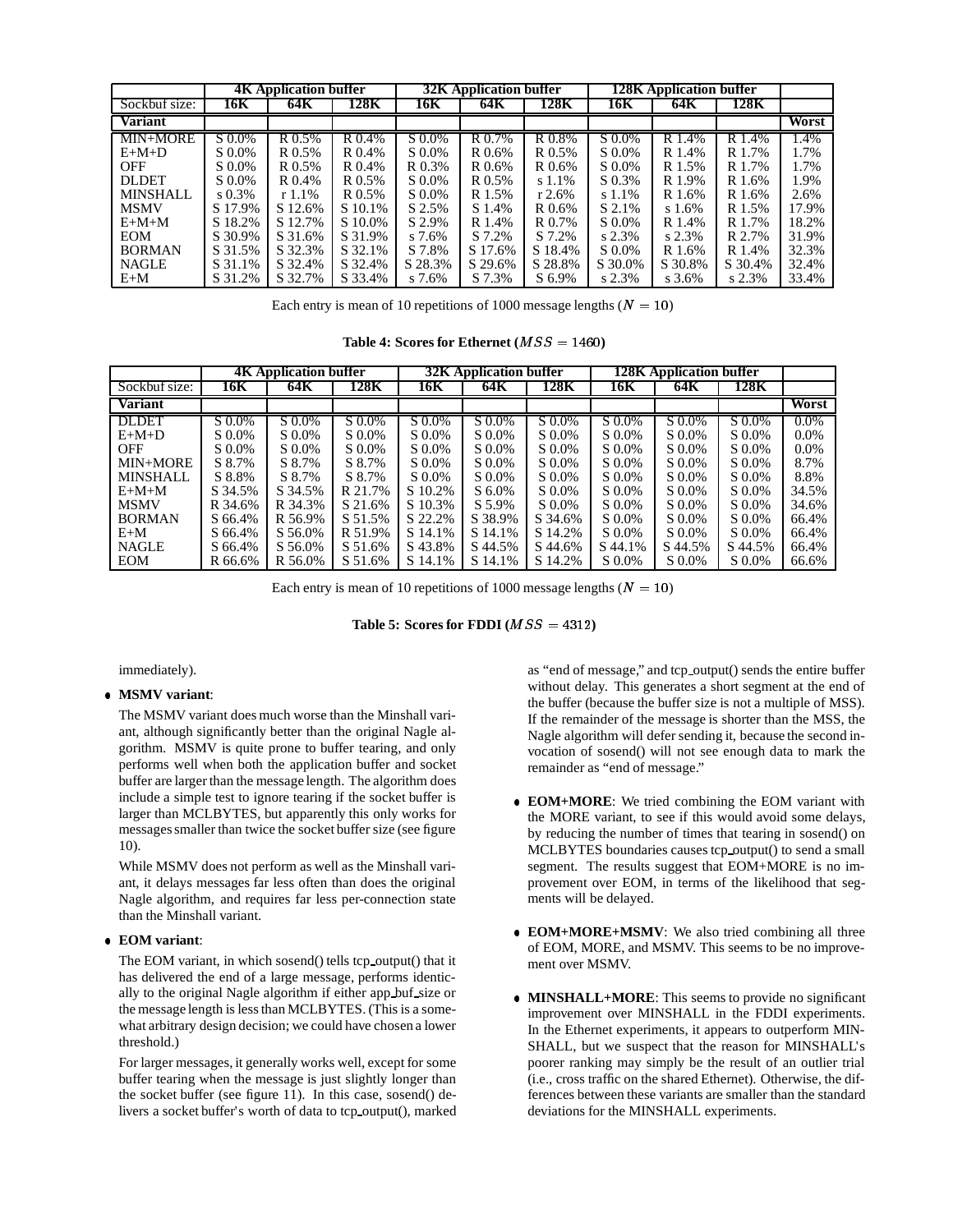**Borman variant**: The Borman variant was designed to avoid delays when the application buffer is large enough to hold the entire message; in our tests, it succeedsat this goal. However, if the application buffer is too small, requiring the message to be sent using more than one write(), this variant does not seem to improve on the traditional Nagle algorithm. (Nor was it intended to).

The results do show some apparent improvements for 32Kbyte application buffers and 16K socket buffers. This is a consequence of our decision to include the MORE variant in our implementation of the Borman algorithm, which prevents the application from suffering delay if its write() buffer is larger than the socket buffer. So, for application buffer sizes between the socket buffer size and the total message size, our implementation of the Borman variant does avoid delays that the traditional Nagle algorithm would impose.

 **DLDET variant**: The DLDET variant, on our benchmark, performs nearly perfectly. (The very small fraction of samples exceeding the target elapsed time, for larger values of the socket buffer size, might be related to Ethernet congestion.) Combining DLDET with EOM+MORE seems to be no improvement over DLDET by itself, although this is hardly surprising.

We conclude by noting that if we ignore the cases where the application buffer size is smaller than the message length, all of the algorithm variants have near-perfect scores, except for the traditional Nagle algorithm and for MSMV (which is still prone to buffer tearing if the socket buffer is smaller than the message length). This reinforces the recommendation in [11] that applications should use sufficiently large buffers whenever possible. Space does not permit us to show the actual scores for this version of the results.

#### **8.1 Effect of algorithms on throughput**

So far, we have evaluated the various algorithm variants based on the frequency with which they excessively delay packets. When the algorithm sends packets without delay, however, it still might not be making optimal use of TCP. Therefore, we also evaluated each algorithm variant's throughput under no-delay conditions, if possible.

For each trial, we computed a linear regression of the elapsed time versus the message length. If the correlation coefficient was above a threshold, we report the algorithm variant's mean cost in terms of nanoseconds/byte; this is the slope of the regression line. The slope gives the transfer efficiency for the algorithm variant, and can be used as a way to detect variants that send a excessive number of packets. However, we have not yet tried to directly measure the number of packets transmitted in each trial.

The results are inconclusive, because we have no foolproof way of eliminating from the linear regression every sample that experienced a Nagle-related delay. There seems to be no clear difference in slopes, but the choice of algorithm could have small throughput effects that are not distinguishable using this analysis. In the interest of space we omit detailed results. We are currently looking for another approach to measuring the efficiency of these algorithm variants.

# **9. MODIFYING THE DELAYED-ACK POLICY**

The OF+SFS problem is the result of an interaction between the sender's Nagle algorithm and the receiver's delayed-ACK policy. Although we have concentrated on fixing the Nagle algorithm,

to dissuade application implementors from disabling it entirely, we briefly consider the possibility of modifying the delayed-ACK policy as well. Because one cannot always control the operating system on both the sender and receiver, it might be necessary to attack the OF+SFS problem from both sides.

The delayed-ACK policy can create 200 msec delays even without help from the Nagle algorithm, when either the sender or receiver has a socket buffer smaller than  $2 * MSS$ . This is not an uncommon situation; many older systems default to socket buffer sizes of 4096, 8192, or 16384 bytes, and an application might explicitly request such a small buffer size. However, FDDI LANs allow an MSS of 4312 bytes (so  $2 * MSS = 8624$ , larger than an 8192-byte buffer), and some Gigabit Ethernet hardware supports non-standard "jumbo frames" with an MSS of 8960 bytes (so  $2 * MSS = 17920$ , larger than a 16384-byte buffer).

If either the sender or receiver buffer is smaller than  $2 * MSS$ , the receiver will never be able to acknowledge two full-sized segments. Therefore, the traditional implementation of the delayed-ACK policy will always wait for a 200 msec timeout, unless it has data to send in the reverse direction. On an FDDI network, using 8192-byte buffers, this scenario can result in a TCP throughput of 21,560 bytes/sec, over a link with a raw capacity of 12.5 Mbytes/sec!

Because of these problems, several proposals have been made to modify the delayed-ACK policy:

#### **Decrease the timeout**:

The 200 msec timer is an arbitrary choice, based originally on an estimate of the inter-arrival time for segments on the ARPAnet; however, the original proposal for delayed acknowledgments suggests using an adaptive policy[2]. Heidemann[7] repeats this suggestion, although there is no evidence that anyone has actually implemented it yet. This approach would require the receiver to maintain a timer with a much finer resolution than those used in existing BSD implementations, however, and the overhead of doing this for a large number of connections on a fast LAN might be prohibitive.

 **Delay only in the presence of reverse-path data**: Nagle has suggested [14] that acknowledgments should normally be given for every full-sized segment, rather than for every second segment, unless data is also flowing in the opposite direction (i.e., the host  $R$  that is deciding whether to delay an acknowledgment is also sending data on the connection back to host  $S$ ). In this case, if host  $R$  is about to send data and the last packet it sent was an ACK-only packet, it should increment a counter; when this counter reaches a threshold, the receiver enables the traditional delayed-ACK policy, but zeros the counter if the delayed-ACK timer goes off.

The underlying insight here is that the 200 msec delayed-ACK timeout is an indication to the receiver that it has made a mistake in delaying the ACK, while sending an ACK-only packet just before sending a data packet is an indication that the receiver mistakenly failed to delay. The solution is intended to adaptively avoid making either of these mistakes. It remains untested, as far as we know.

 **Infer the use of a small buffer**: If the receiver knows that the sender is using a buffer smaller than  $2 * MSS$ , it could avoid delaying acknowledgments in this case. Since TCP does not explicitly communicate the sender's buffer size, the receiver would have to infer this value. (The receiver's own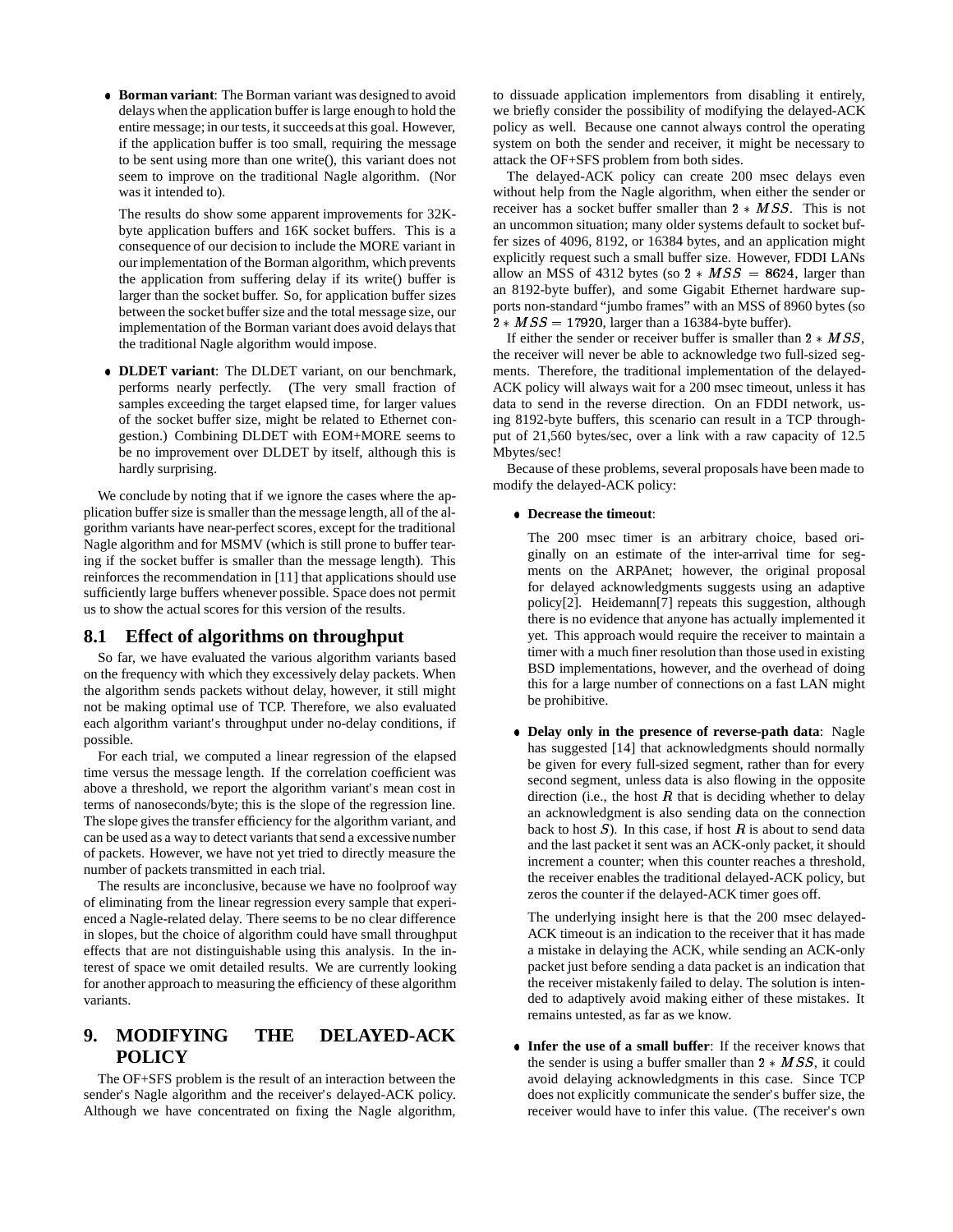

**Figure 11: EOM performance**



In fact, the Tru64 UNIX TCP implementation we used for our experiments does infer the use of a small sender buffer. (We are not aware of other systems that do this.) We discovered this after finding it surprisingly difficult to trigger the delays characteristic of the OF+SFS problem. The implementation of this inference is quite simple: in the TCP receiving path, the code tracks the largest difference between the sender's sequencenumber and the receiver's own acknowledgmentnumber. If this value is at least one MSS, and an acknowledgment would advance the advertised window by at least half of the value, then tcp output() sends an acknowledgment that it would otherwise delay.

If the sender's buffer really is less than  $2 * MSS$ , this mechanism never delays the acknowledgment of a full-sized segment. However, it can underestimate the size of a larger buffer, if the sender is not aggressively using a large congestion window. Therefore, it can generate non-delayed acknowledgments even with a large sender buffer, especially at the beginning of a connection when cwnd is small.





This hides the OF+SFS problem, albeit non-deterministically. Therefore, to conduct the experiments reported in section 8, we modified the client's Tru64 UNIX kernel to defeat this mechanism.

We also ran a set of trials with the inference mechanism enabled. The results for Ethernet and FDDI are shown in tables 6 and 7, respectively. In these tests, the results do vary a lot between repetitions, especially for the variants that scored poorly when the inference mechanism is disabled. This appears to be caused by the inherent non-determinism in the inference algorithm. For the Ethernet experiments, many of the entries have standard deviations above 5%, and a few are worse than 8%; For the FDDI experiments, many entries have standard deviations ranging from 10% to almost 20% (although only three entries have standard deviations between 3.9% and 10.3%). These large variations, especially in the FDDI experiments on a private network, are clearly due to the algorithms and not to cross-traffic.

Even with the large variances, a comparison of these tables against tables 4 and 5 reveals that, in general, the inference algorithm avoids much of the delay associated with the Nagle algorithm. However, the inference algorithm actually worsens the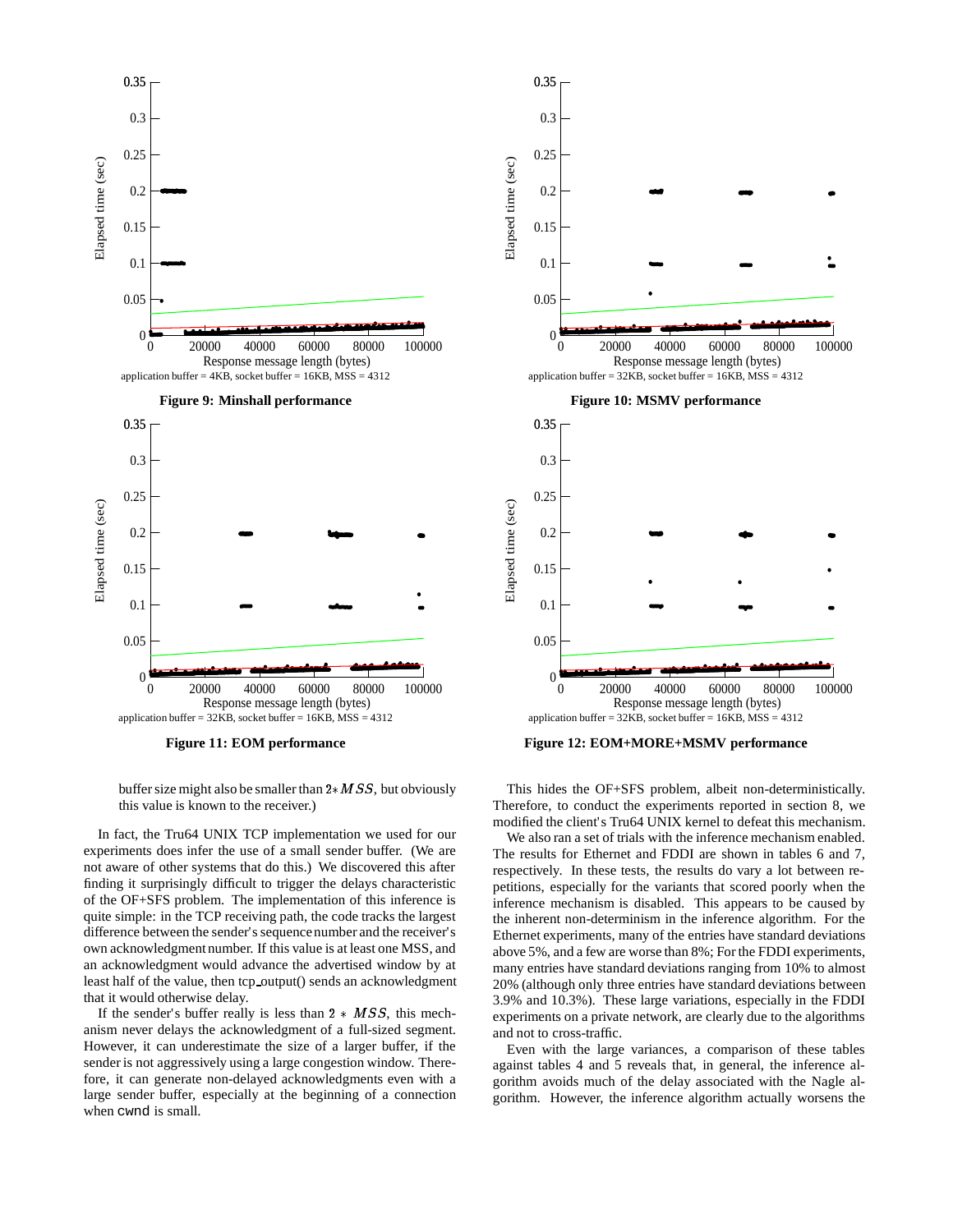|                 | <b>4K Application buffer</b> |             |             |         | <b>32K Application buffer</b> |         |          | 128K Application buffer |         |       |
|-----------------|------------------------------|-------------|-------------|---------|-------------------------------|---------|----------|-------------------------|---------|-------|
| Sockbuf size:   | 16K                          | 64K         | 128K        | 16K     | 64K                           | 128K    | 16K      | 64K                     | 128K    |       |
| <b>Variant</b>  |                              |             |             |         |                               |         |          |                         |         | Worst |
| $E+M+D$         | S 0.0%                       | $R_{0.6\%}$ | $R_{0.6\%}$ | S 0.0%  | R 0.7%                        | R 0.7%  | S 0.0%   | R 1.4%                  | R 1.4%  | 1.4%  |
| <b>DLDET</b>    | S 0.0%                       | R 0.5%      | R 0.5%      | S 0.0%  | R 0.6%                        | R 0.6%  | S 0.0%   | R 1.5%                  | R 1.6%  | 1.6%  |
| MINSHALL        | S 0.0%                       | R 0.4%      | R 0.5%      | S 0.0%  | R 0.7%                        | R 0.6%  | S 0.0%   | R 1.6%                  | R 1.5%  | 1.6%  |
| <b>OFF</b>      | S 0.0%                       | R 0.5%      | R 0.5%      | S 0.0%  | R 0.7%                        | R 1.0%  | $s$ 0.7% | R 1.6%                  | R 1.6%  | 1.6%  |
| <b>MIN+MORE</b> | R 0.5%                       | R 0.6%      | R 0.3%      | S 0.0%  | R 0.6%                        | R 0.6%  | S 0.0%   | R 1.4%                  | R 2.0%  | 2.0%  |
| $E+M+M$         | R 6.6%                       | R 7.0%      | R 5.7%      | S 2.0%  | R 1.3%                        | R 0.7%  | S 0.0%   | R 1.4%                  | R 1.5%  | 7.0%  |
| <b>MSMV</b>     | R 8.0%                       | R 7.4%      | S 6.6%      | S 1.8%  | R 1.1%                        | R 0.5%  | S 0.0%   | R 1.3%                  | R 1.6%  | 8.0%  |
| $E+M$           | R 19.1%                      | R 17.3%     | R 18.6%     | R 3.7%  | R 5.1%                        | S 4.2%  | S 0.0%   | R 1.7%                  | R 1.4%  | 19.1% |
| <b>BORMAN</b>   | R 17.7%                      | R 16.3%     | R 19.5%     | S 4.8%  | S 9.1%                        | R 9.9%  | S 0.0%   | R 1.3%                  | R 1.5%  | 19.5% |
| <b>EOM</b>      | R 17.1%                      | R 20.6%     | R 17.7%     | S 3.9%  | S 4.5%                        | R 4.3%  | S 0.0%   | R 2.3%                  | R 1.6%  | 20.6% |
| <b>NAGLE</b>    | R 20.8%                      | R 18.7%     | R 16.2%     | R 18.5% | R 16.5%                       | R 17.7% | R 15.1%  | R 18.2%                 | S 19.1% | 20.8% |

Each entry is mean of 10 repetitions of 1000 message lengths ( $N = 10$ )

**Table 6: Scores for Ethernet (**MSS = 1460**), receiver inferring sender buffer size**

|                 | <b>4K Application buffer</b> |         |         |         | 32K Application buffer |         |              | <b>128K Application buffer</b> |         |         |
|-----------------|------------------------------|---------|---------|---------|------------------------|---------|--------------|--------------------------------|---------|---------|
| Sockbuf size:   | 16K                          | 64K     | 128K    | 16K     | 64K                    | 128K    | 16K          | 64K                            | 128K    |         |
| <b>Variant</b>  |                              |         |         |         |                        |         |              |                                |         | Worst   |
| <b>DLDET</b>    | S 0.0%                       | S 0.0%  | S 0.0%  | S 0.0%  | S 0.0%                 | S 0.0%  | S 0.0%       | S 0.0%                         | S 0.0%  | $0.0\%$ |
| <b>OFF</b>      | S 0.0%                       | S 0.0%  | S 0.0%  | S 0.0%  | S 0.0%                 | S 0.0%  | S 0.0%       | S 0.0%                         | S 0.0%  | $0.0\%$ |
| $E+M+D$         | S 0.0%                       | S 0.0%  | S 0.0%  | S 0.0%  | S 0.0%                 | S 0.0%  | $s \, 0.1\%$ | S 0.0%                         | S 0.0%  | 0.1%    |
| <b>MINSHALL</b> | $s\,4.6\%$                   | R 4.8%  | S 4.4%  | S 0.0%  | S 0.0%                 | S 0.0%  | S 0.0%       | S 0.0%                         | S 0.0%  | 4.8%    |
| MIN+MORE        | S 4.6%                       | R 5.3%  | S 4.4%  | S 0.0%  | S 0.0%                 | S 0.0%  | S 0.0%       | S 0.0%                         | S 0.0%  | 5.3%    |
| <b>EOM</b>      | R 20.9%                      | S 18.1% | R 18.4% | S 10.0% | S 10.3%                | S 9.8%  | S 0.0%       | S 0.0%                         | S 0.0%  | 20.9%   |
| <b>BORMAN</b>   | R 21.6%                      | R 18.1% | S 15.2% | S 13.0% | S 14.0%                | S 16.5% | S 0.0%       | S 0.0%                         | S 0.0%  | 21.6%   |
| <b>NAGLE</b>    | R 17.6%                      | R 21.8% | S 16.6% | R 14.9% | S 15.5%                | R 20.4% | R 21.6%      | R 14.8%                        | R 19.3% | 21.8%   |
| $E+M$           | R 14.5%                      | R 15.7% | R 24.3% | S 11.2% | S 11.6%                | S 10.0% | S 0.0%       | S 0.0%                         | S 0.0%  | 24.3%   |
| <b>MSMV</b>     | R 51.9%                      | R 50.8% | S 33.3% | S 4.7%  | S 1.3%                 | S 0.0%  | S 0.0%       | S 0.0%                         | S 0.0%  | 51.9%   |
| $E+M+M$         | R 52.5%                      | S 51.1% | S 34.0% | S 4.5%  | S 4.6%                 | S 0.0%  | S 0.0%       | S 0.0%                         | S 0.0%  | 52.5%   |

Each entry is mean of 10 repetitions of 1000 message lengths ( $N = 10$ )

**Table 7: Scores for FDDI (**MSS = 4312**), receiver inferring sender buffer size**

performance of the MSMV variant when  $app_buf\_size < MSS$ (and deterministically; these entries have small standard deviations).

For example, when app\_buf\_size = 4096 and msglength =  $12289 = app\_buf\_size * 3 + 1$ , on FDDI MSMV immediately sends the first 4096-byte packet, then once sosend() has copied two more application buffers to the socket buffer, tcp output() sends a 4312-byte packet (a full segment) and then a 3880-byte packet (since the previous packet was full-sized). The standard delayed-ACK policy waits until the third packet and then immediately acknowledges it. However, with buffer-length inference, the receiver acknowledgesthe second (full-length segment), and then must delay its acknowledgment of the third (short) segment. This prevents the sender from transmitting the final (1-byte) segment of the message, because it is waiting for an acknowledgment of a short segment.

Also, while combining EOM and MORE showed no particular advantage over simple EOM when the inference algorithm was disabled, with the inference algorithm enabled, EOM+MORE does significantly better than EOM in some cases (e.g., FDDI, and  $app_buf\_size = 4096$ . In other cases (e.g., Ethernet, and  $app\_buf\_size = 4096$ ) EOM+MORE yields mean scores similar to EOM, but with a much larger variance. Both effects seem to be related to the somewhat non-deterministic point at which the receiver realizes that the sender's socket buffer size is indeed larger than  $2 * MSS$ .

#### **10. FUTURE WORK**

The results in section 8 imply that a combination of the DLDET and Minshall variants, or possibly of the DLDET and MSMV variants, might work well in almost every case. However, there are a few hard cases that require more study, especially multi-threaded applications using relatively small application buffers.

Our work so far has concentrated entirely on TCP implementations derived from BSD. We showed that the details of the OF+SFS problem depend on the way that tcp output() tests for an idle connection, and the buffer-management policy imposed by sosend(). Several widely used operating systems have TCP implementations with different pedigrees and buffer-management frameworks, and we have not yet characterized their vulnerability to the OF+SFS problem. A brief examination of the Linux source code, for example, suggests that it will behave differently from BSD in this respect.

As we indicated in section 8.1, it might also be useful to modify the TCP delayed acknowledgment policy. Based on our simple experiments with the buffer-size inference mechanism, we suspect this could be an important area for further work.

The EOM variant, as described in this paper, only applies when the application writes more than MCLBYTES at once. Since the value of MCLBYTES is system-dependent, this is an arbitrary threshold. It might make sense to set a lower threshold, which should reduce the frequency of delays. Picking the appropriate threshold will require additional study. All of the algorithms, in fact, should be tested on systems with different values of MCL-